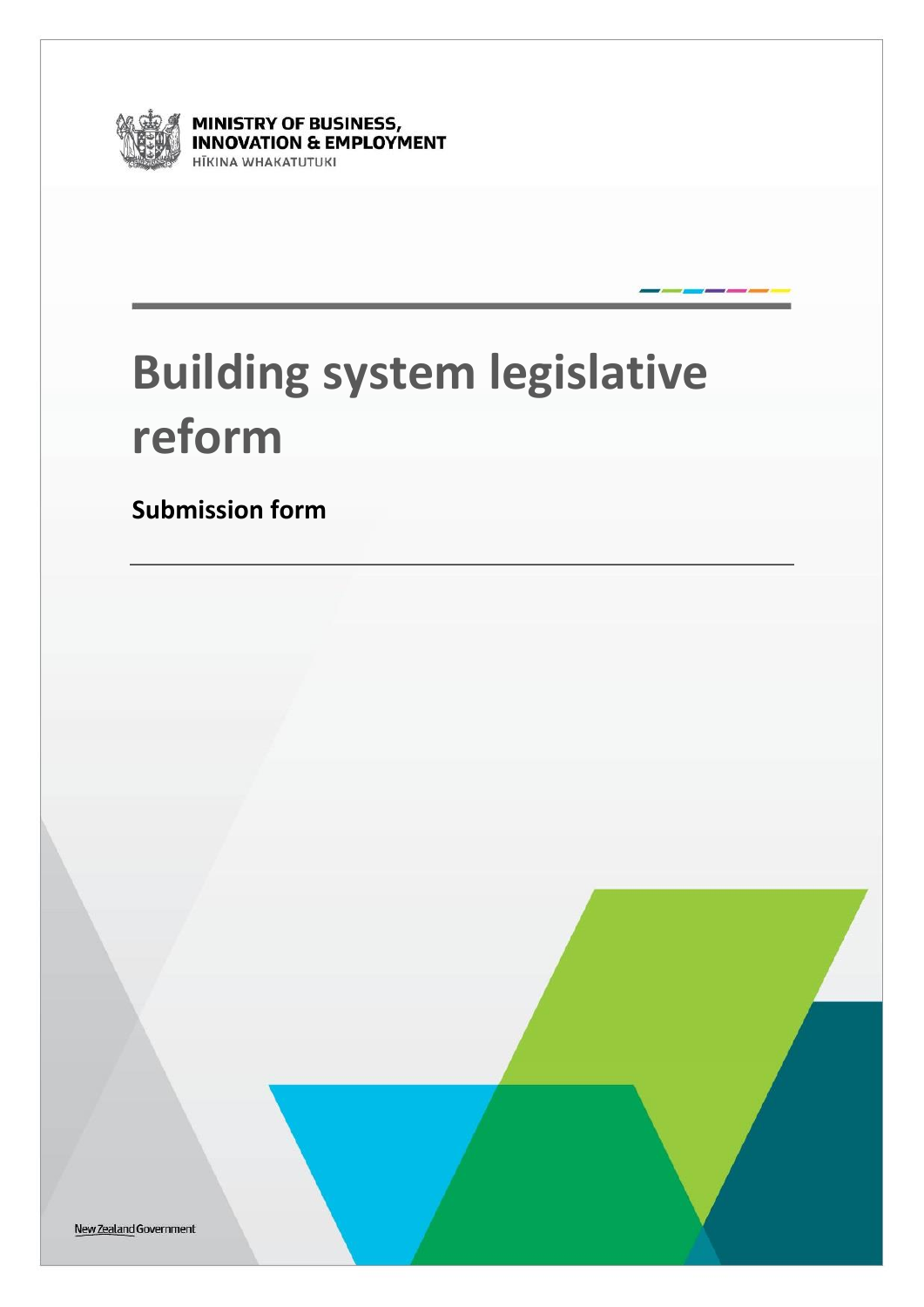# **A little bit about you**

# **Your contact details**

| Name:                                                                                                                                                                                                                          | Katharine Wheeler; Building Team Manager                               |                                      |  |  |
|--------------------------------------------------------------------------------------------------------------------------------------------------------------------------------------------------------------------------------|------------------------------------------------------------------------|--------------------------------------|--|--|
| Company:                                                                                                                                                                                                                       | Kapiti Coast District Council                                          |                                      |  |  |
| Email address:                                                                                                                                                                                                                 | Katharine.wheeler@kapiticoast.govt.nz                                  |                                      |  |  |
|                                                                                                                                                                                                                                |                                                                        |                                      |  |  |
|                                                                                                                                                                                                                                | I would like to be anonymous in MBIE's published consultation results. |                                      |  |  |
| $\boxtimes$ Yes                                                                                                                                                                                                                | $\Box$ No                                                              |                                      |  |  |
|                                                                                                                                                                                                                                |                                                                        |                                      |  |  |
| Are you representing others?                                                                                                                                                                                                   |                                                                        |                                      |  |  |
| $\Box$ No, just my self                                                                                                                                                                                                        |                                                                        |                                      |  |  |
|                                                                                                                                                                                                                                | $\boxtimes$ Yes, I represent a company or an organisation              |                                      |  |  |
| Company/Organisation title: Kapiti Coast District Council                                                                                                                                                                      |                                                                        |                                      |  |  |
|                                                                                                                                                                                                                                |                                                                        |                                      |  |  |
| The best way to describe your role is:                                                                                                                                                                                         |                                                                        |                                      |  |  |
| Architect                                                                                                                                                                                                                      | $\exists$ Builder                                                      | $\boxtimes$ Building Control Officer |  |  |
| $\Box$ Building owner                                                                                                                                                                                                          | $\Box$ Designer                                                        | $\Box$ Developer                     |  |  |
| $\Box$ Electrician                                                                                                                                                                                                             | $\Box$ Engineer – Fire                                                 | $\Box$ Engineer – Geotechnical       |  |  |
| $\Box$ Engineer – Structural                                                                                                                                                                                                   | $\Box$ Engineer – other                                                | $\Box$ Homeowner                     |  |  |
|                                                                                                                                                                                                                                | $\Box$ Manufacturer/supplier/off-site manufacturer                     |                                      |  |  |
| $\Box$ Plumber/gasfitter/drainlayer                                                                                                                                                                                            |                                                                        |                                      |  |  |
| Other (please specify) example and the contract of the contract of the contract of the contract of the contract of the contract of the contract of the contract of the contract of the contract of the contract of the contrac |                                                                        |                                      |  |  |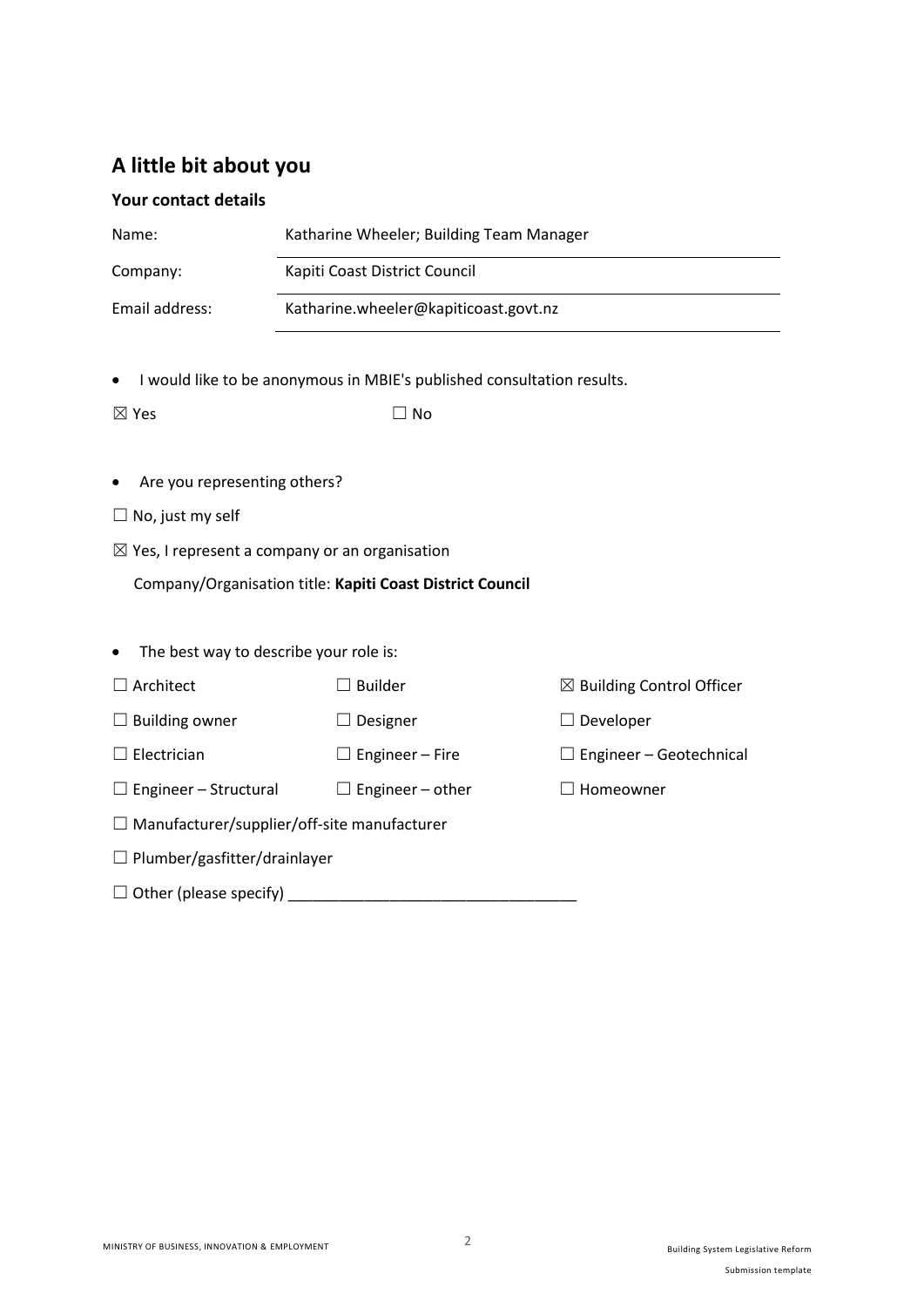# **Part 2: Building products and methods**

**MBIE wants stakeholders' feedback on seven proposed changes:**

| 1. | Widen the purpose of the Building Act to include the regulation of building products and<br>methods.                                                                                         |
|----|----------------------------------------------------------------------------------------------------------------------------------------------------------------------------------------------|
| 2. | Provide clear definitions for 'building product' and 'building method'.                                                                                                                      |
| 3. | Require product manufacturers and suppliers to supply information about their building<br>products. Set minimum standards for that information. This would not apply to building<br>methods. |
| 4  | Clarify responsibilities of manufacturers, suppliers, designers and builders for building<br>products and building methods.                                                                  |
| 5. | Give MBIE the power to compel information to support an investigation into a building<br>product or method.                                                                                  |
| 6. | Strengthen the framework for product certification for building products and methods.                                                                                                        |
| 7. | Enable a regulatory framework for modern methods of construction, including off-site<br>manufacture.                                                                                         |

# **Proposal 1 -Widen the purpose of the Building Act to include the regulation of building products and building methods.**

|                                                                                              | Do you agree with expanding the purpose of the Building Act to include the regulation of                                                                                                                                                                                                                                                                                                     |
|----------------------------------------------------------------------------------------------|----------------------------------------------------------------------------------------------------------------------------------------------------------------------------------------------------------------------------------------------------------------------------------------------------------------------------------------------------------------------------------------------|
| $\boxtimes$ Yes                                                                              | $\Box$ No                                                                                                                                                                                                                                                                                                                                                                                    |
| with the building code.                                                                      | Expanding the purpose of the Building act to include regulation of building products and<br>methods, and their use is supported. The building industry operates in a complex and<br>challenging environment which encourages innovation and overseas trade. This complexity is<br>currently slowing the building consenting process as BCAs endeavour to confirm compliance                  |
| appraise products and methods.                                                               | Regulation of building products and methods, assessed and registered by a national entity,<br>could provide certainty about compliance and speed up, and therefore reduce the cost of,<br>building consents. Other factors to be considered, are the national shortage of appropriately<br>skilled Building Officer resource, and the lack of specialist skills held by Building Officers to |
|                                                                                              | Regulation that resulted in NZ building code (NZBC) compliance being confirmed by an<br>independent 3 <sup>rd</sup> party, which BCAs were entitled to rely on, would be the preferred outcome.                                                                                                                                                                                              |
| $\bullet$<br>$\bullet$<br>Plumbing products<br>$\bullet$<br>Fire rated products<br>$\bullet$ |                                                                                                                                                                                                                                                                                                                                                                                              |
|                                                                                              | building products and methods and their use?<br>KCDC considers that such registration should be mandatory for;<br>Structural systems other than those described in cited design standards<br>Cladding systems including products utilised as part of the system                                                                                                                              |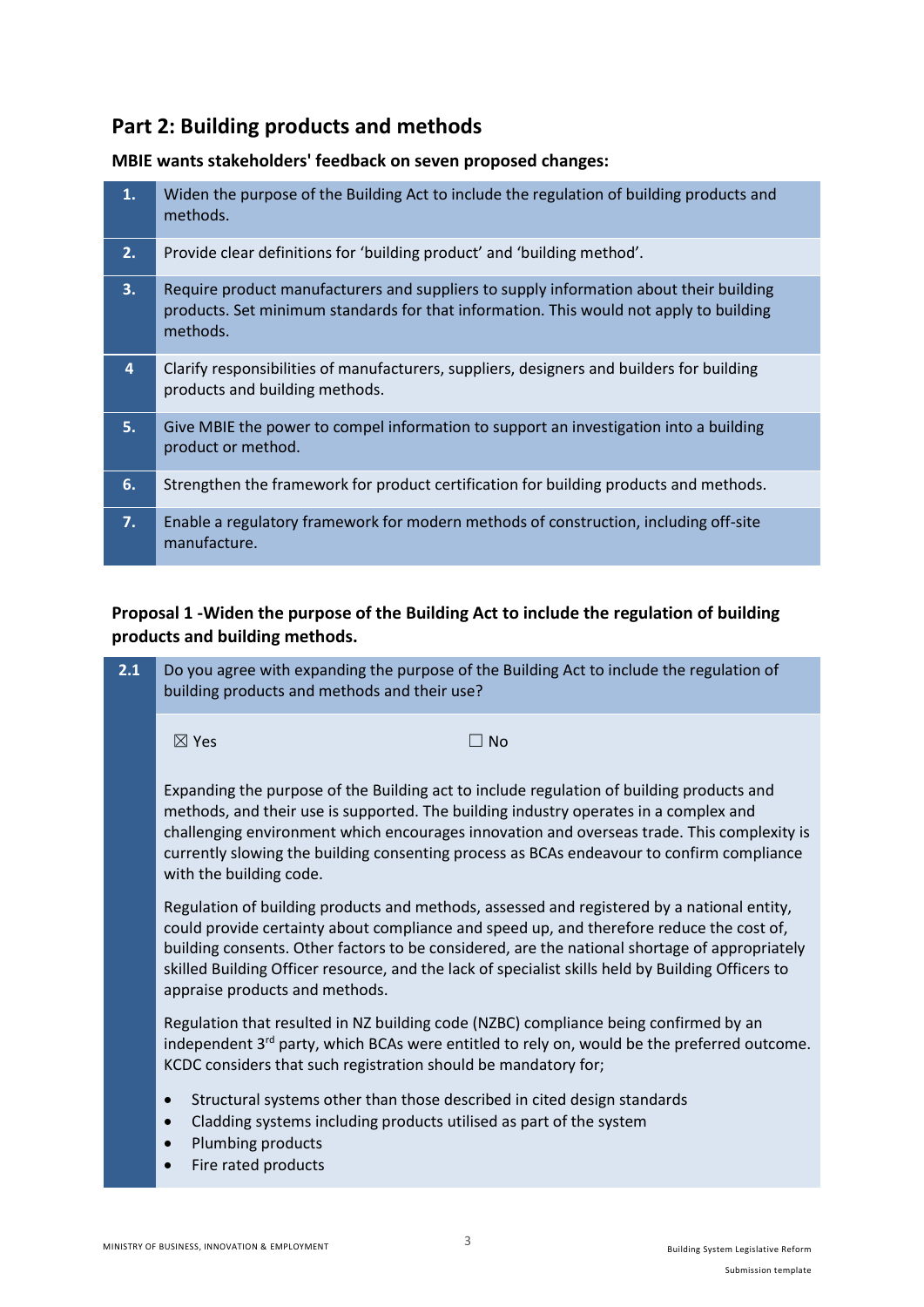## **Proposal 2 - Clearly define 'building product' and 'building method'.**

Include the following definitions in the Building Act:

- A 'building product' is any component or system that could be reasonably expected to be incorporated into building work. A system is a set of at least two components supplied and intended to be used together to be incorporated into building work.
- A 'building method' is a specific way of using a product or system in building work.

| 2.2 | Do you agree with the proposed definition of 'building product'? |                                                                                                                                                                                       |
|-----|------------------------------------------------------------------|---------------------------------------------------------------------------------------------------------------------------------------------------------------------------------------|
|     | $\Box$ Yes                                                       | $\boxtimes$ No                                                                                                                                                                        |
|     | building, a building product?                                    | The definition needs to be sufficiently broad to allow for new technologies and building<br>methods. Is a whole house a building product? Is an element that is 'assembled' to make a |
| 2.3 | Do you agree with the proposed definition of 'building method'?  |                                                                                                                                                                                       |
|     | $\Box$ Yes                                                       | $\boxtimes$ No                                                                                                                                                                        |
|     | way of 'making' a product.                                       | The definition should capture alternatives to on site construction methodologies which is a                                                                                           |
| 2.4 |                                                                  | Do these definitions provide sufficient scope to account for new and emerging technologies?                                                                                           |
|     | $\Box$ Yes                                                       | $\boxtimes$ No                                                                                                                                                                        |
|     | Refer to $2.2$ and $2.3$ .                                       |                                                                                                                                                                                       |

# **Proposal 3 - Set minimum standards for information about building products and require manufacturers and suppliers to supply that information.**

Product manufacturers and suppliers (including importers) would need to provide publicly accessible information about building products.

Set minimum information requirements for building products (through regulations).

| 2.5 | Do you support the proposal to require manufacturers and suppliers to supply information<br>about building products?                                                                                                                                                                                                                                                                |
|-----|-------------------------------------------------------------------------------------------------------------------------------------------------------------------------------------------------------------------------------------------------------------------------------------------------------------------------------------------------------------------------------------|
|     | $\boxtimes$ Yes<br>$\Box$ No                                                                                                                                                                                                                                                                                                                                                        |
|     | Information is needed to assess compliance with the NZBC and provide clarity about what is<br>incorporated in the building, how to handle and install it, and what maintenance is needed to<br>ensure it remains durable. Product data is required documentation for a building consent,<br>which manufacturers need to provide in order for their product to be specified for use. |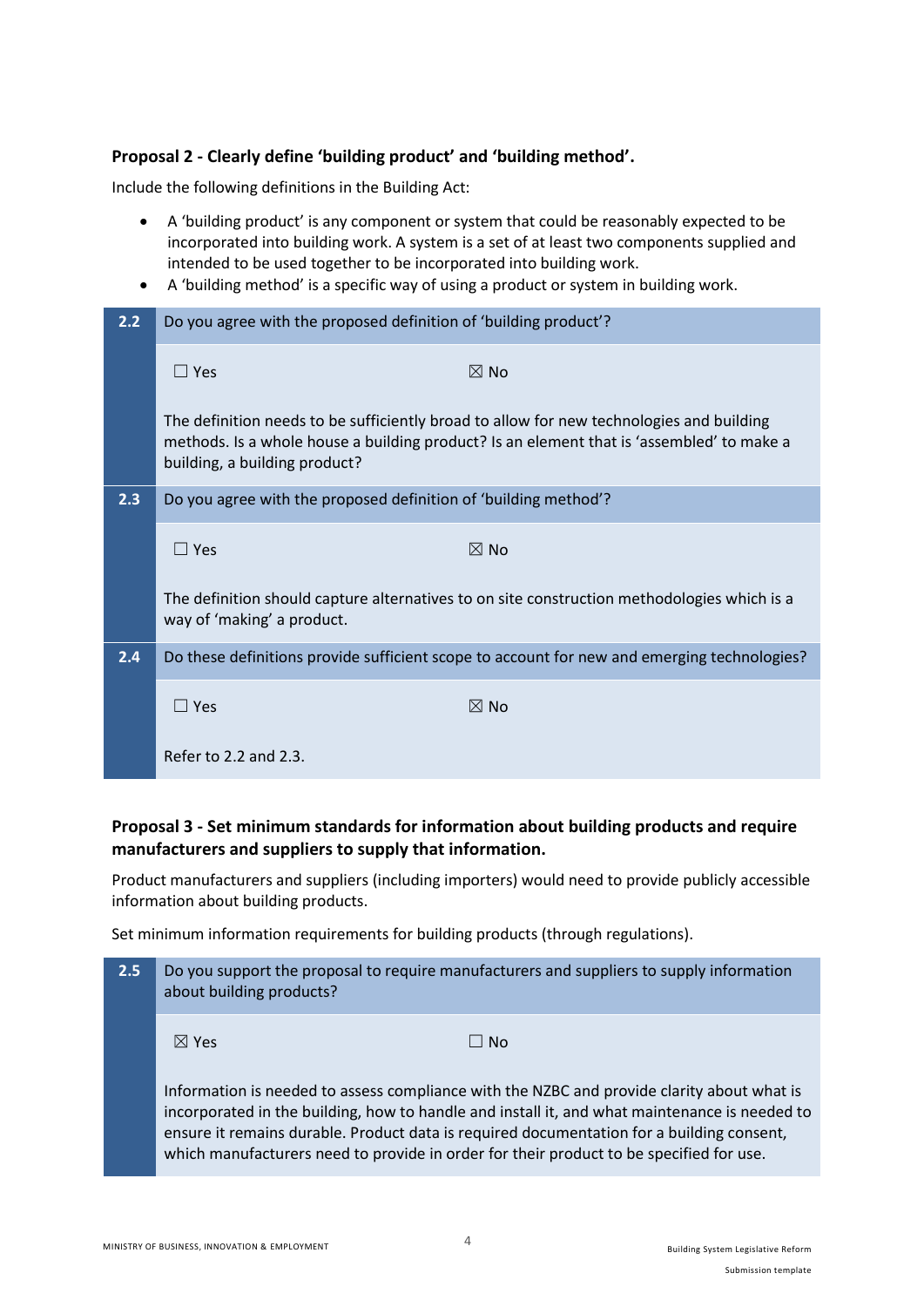|      | Setting minimum standards will be useful in providing consistency. The information must<br>include statements as to compliance with the NZBC                                                                                                                                                                                                                                                                                                                                                                                                                                                                                                                                                                                                        |
|------|-----------------------------------------------------------------------------------------------------------------------------------------------------------------------------------------------------------------------------------------------------------------------------------------------------------------------------------------------------------------------------------------------------------------------------------------------------------------------------------------------------------------------------------------------------------------------------------------------------------------------------------------------------------------------------------------------------------------------------------------------------|
| 2.6  | (For designers, builders and building consent authorities) Would the proposed minimum<br>information requirements for building products help you make good decisions about<br>products?                                                                                                                                                                                                                                                                                                                                                                                                                                                                                                                                                             |
|      | $\boxtimes$ No<br>$\Box$ Yes                                                                                                                                                                                                                                                                                                                                                                                                                                                                                                                                                                                                                                                                                                                        |
|      | The proposed minimum information requirements may result in less information needing to<br>be requested during processing a building consent. However, whilst the assessment of the<br>information remains at a BCA level, the assessment is reliant on the expertise of Building<br>Officers who are not experts in the appraisal of products. For instance, test results may be in<br>a foreign language and to a standard that is not one of our cited standards. There are issues<br>of quality assurance (Has the test been undertaken by an accredited independent $3^{rd}$ party, is<br>the translation accurate?) and interpretation (how does the test result relate to NZBC<br>compliance) as well as traceability to the actual product. |
|      | Currently each BCA has to make an independent decision which leads to much duplication of<br>effort for BCAs collectively and also for the individual manufacturer/supplier.<br>Manufacturers/suppliers often try to convince a BCA to accept their product by reference to<br>acceptance by another BCA. KCDC has found in the past that this is an unreliable justification<br>for acceptance.                                                                                                                                                                                                                                                                                                                                                    |
|      | Some form of national body, with staff who have expertise in appraising building products,<br>are needed to make these assessments. It is not envisaged that this would be the same level<br>of surety as 'Codemark' as BCAs only need to have 'reasonable grounds to believe' the<br>product is NZBC compliant. Any assessment would be on the basis of documentation<br>provided only.                                                                                                                                                                                                                                                                                                                                                            |
|      | The alternative would be to make "Codemark' mandatory for some product groups.                                                                                                                                                                                                                                                                                                                                                                                                                                                                                                                                                                                                                                                                      |
| 2.7  | (For designers, builders and building consent authorities) Do you need any other<br>information to help you decide whether a building product will result in building work that<br>complies with the building code?                                                                                                                                                                                                                                                                                                                                                                                                                                                                                                                                 |
|      | $\boxtimes$ Yes<br>$\Box$ No                                                                                                                                                                                                                                                                                                                                                                                                                                                                                                                                                                                                                                                                                                                        |
|      | Independent assessment at a national level is needed. Refer 2.6                                                                                                                                                                                                                                                                                                                                                                                                                                                                                                                                                                                                                                                                                     |
| 2.8  | (For manufacturers and suppliers) How closely do the proposed minimum information<br>requirements reflect what you already provide?                                                                                                                                                                                                                                                                                                                                                                                                                                                                                                                                                                                                                 |
|      |                                                                                                                                                                                                                                                                                                                                                                                                                                                                                                                                                                                                                                                                                                                                                     |
| 2.9  | (For manufacturers and suppliers) Would there be a financial impact on your business to<br>provide the proposed minimum product information for your products?                                                                                                                                                                                                                                                                                                                                                                                                                                                                                                                                                                                      |
|      |                                                                                                                                                                                                                                                                                                                                                                                                                                                                                                                                                                                                                                                                                                                                                     |
| 2.10 | (For manufacturers and suppliers) Please tell us your estimated cost increase in NZD and<br>include any relevant information on how it was calculated (eg the number of products you<br>produce or supply).                                                                                                                                                                                                                                                                                                                                                                                                                                                                                                                                         |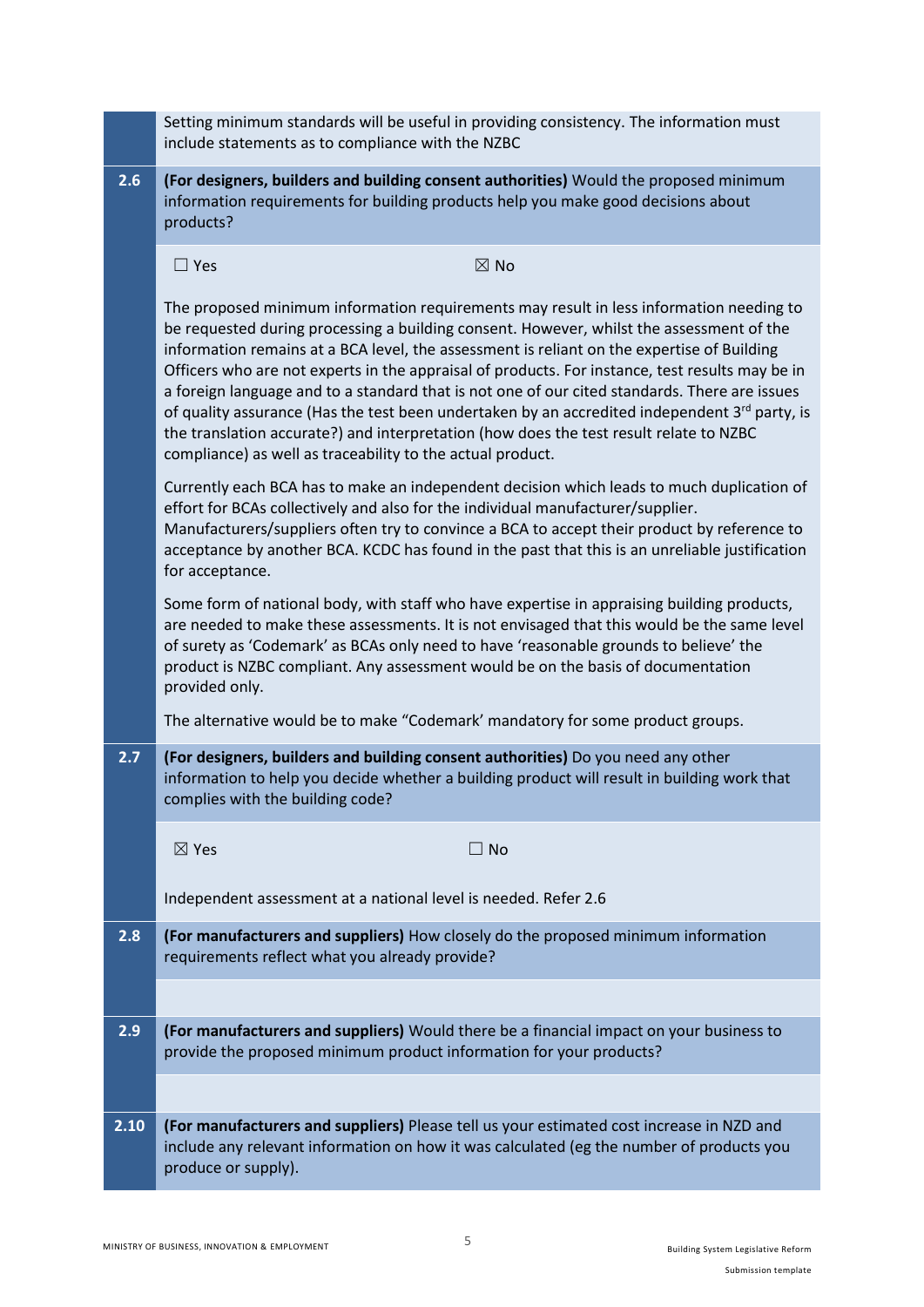**Proposal 4 - Clarify the responsibilities of manufacturers, suppliers, designers and builders for building products and building methods.**

- Create an explicit responsibility on manufacturers and suppliers to ensure that a building product is fit for its intended purpose.
- Clarify that builders cannot use a different building product or building method to the product or method specified in the building consent without an appropriate variation to the consent.
- Clarify the responsibilities of builders and designers to ensure that the building products and methods specified or used will result in building work that complies with the code.
- **2.11** Do you support the proposals to clarify roles and responsibilities for manufacturers, suppliers, designers and builders?

|      | $\boxtimes$ Yes                    | $\Box$ No                                                                                                                                                                                                                                                                                                                                                  |  |
|------|------------------------------------|------------------------------------------------------------------------------------------------------------------------------------------------------------------------------------------------------------------------------------------------------------------------------------------------------------------------------------------------------------|--|
|      | oversee their manufacture quality. | Manufacturers and suppliers need to take responsibility for their products performance in<br>accordance with their stated compliance with the NZBC. Others in the building sector cannot                                                                                                                                                                   |  |
|      |                                    | Designers need to take responsibility for specifying products within their stated scope<br>limitations. Otherwise there is significant re-work to re-design or propose a more<br>appropriate product. These issues cause significant delays in the building consenting process<br>and have associated costs that are generally passed on to the homeowner. |  |
|      |                                    | Builders need to take responsibility for ensuring the correct product is being used, and that it<br>is correctly stored, handled and installed. When not done correctly there is a need for re-<br>inspection. This re-work causes delays in the construction timeframe and the historic level of<br>re-work is priced into the cost for future work.      |  |
| 2.12 | circumstances?                     | Is the current threshold and process for variations to consent appropriate for all                                                                                                                                                                                                                                                                         |  |
|      | $\boxtimes$ Yes                    | $\square$ No                                                                                                                                                                                                                                                                                                                                               |  |
|      |                                    | Significant changes need to go through an amendment process to give time to appropriately<br>document and consider the impacts the proposed change may have on NZBC compliance.                                                                                                                                                                            |  |

#### **Proposal 5 - Give MBIE the power to compel information to support an investigation.**

| 2.13 | Do you support the proposal to give MBIE the power to compel information to support<br>investigations?                                                                                                     |  |
|------|------------------------------------------------------------------------------------------------------------------------------------------------------------------------------------------------------------|--|
|      | $\boxtimes$ Yes<br>$\Box$ No                                                                                                                                                                               |  |
|      | KCDC supports a more pro-active approach to MBIE undertaking investigations and wider use<br>of it's powers to warn and ban. To do so MBIE must have access to all information it needs.                   |  |
| 2.14 | Would MBIE's ability to compel information about building products or methods and share<br>this with other regulators have unintended consequences? If so, what might these<br>unintended consequences be? |  |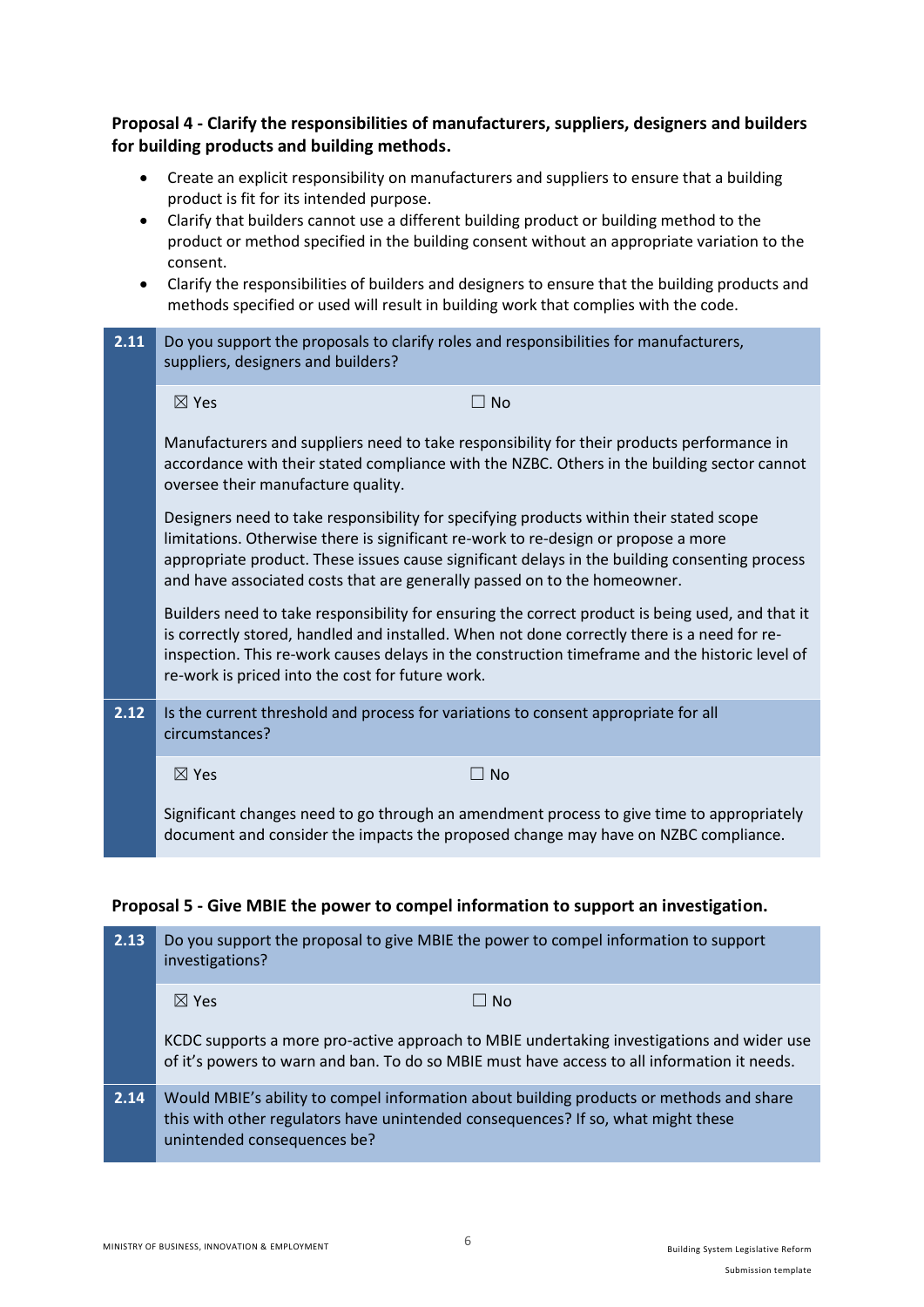$\boxtimes$  Yes  $\Box$  No

BCAs are currently joined in product claims and accruing legal and expert witness costs to defend their position. Sharing product information with other regulators may result in more legal action being taken by those regulators under legislation other than the Building Act. This could involve BCAs in making strike out applications and defending claims.

## **Potential impacts of the proposed changes**

| 2.15 | Do you think the impact of the proposed changes to the regulation of building products and<br>building methods (proposals 1-5) would be positive or negative? What do you think the<br>impact might be?                          |                 |           |                 |                                                                                             |
|------|----------------------------------------------------------------------------------------------------------------------------------------------------------------------------------------------------------------------------------|-----------------|-----------|-----------------|---------------------------------------------------------------------------------------------|
|      | Strong negative impact                                                                                                                                                                                                           | Negative impact | No impact | Positive impact | Strong positive impact                                                                      |
|      |                                                                                                                                                                                                                                  |                 |           | ⊠               |                                                                                             |
|      | It would be helpful in setting expectations about the information needed with a building<br>consent application which might reduce some delays in the consenting process when<br>currently this information has to be requested. |                 |           |                 |                                                                                             |
| 2.16 | How do you think the proposed changes to the regulation of building products and building<br>methods would change how you and your business/organisation operates?                                                               |                 |           |                 |                                                                                             |
|      | Strong negative impact                                                                                                                                                                                                           | Negative impact | No impact | Positive impact | Strong positive impact                                                                      |
|      |                                                                                                                                                                                                                                  |                 | ⊠         |                 |                                                                                             |
|      | As part of building consent processing we will still need to check that we have information<br>had been assessed for compliance with NZBC that BCAs could rely on would have a strong<br>positive impact.                        |                 |           |                 | sufficient to demonstrate NZBC compliance. A national register or database of products that |

**MBIE proposes a two-year transition period for product information, six months for other proposed changes (proposal 1, 2, 4 and 5).**

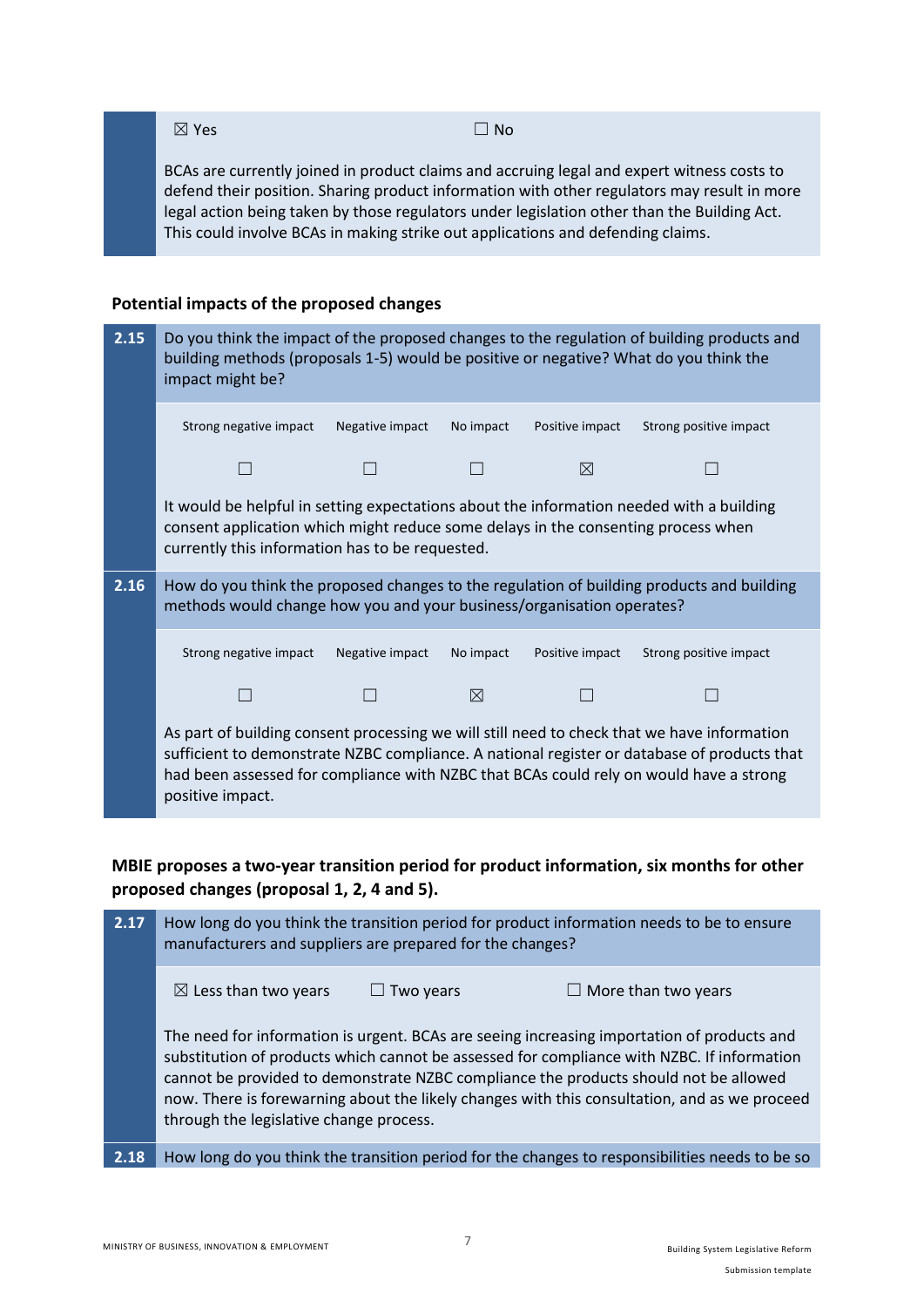|      | that people are prepared for the changes?                                                                                      |                                                                                                 |
|------|--------------------------------------------------------------------------------------------------------------------------------|-------------------------------------------------------------------------------------------------|
|      | $\boxtimes$ Six months                                                                                                         | $\Box$ More than six months                                                                     |
|      | consent applications.                                                                                                          | Refer to 2.17. The matter is urgent as the information is currently required to assess building |
| 2.19 | for product information, what would be the impact?                                                                             | If the clarified roles and responsibilities came into force before the minimum requirements     |
|      | If roles and responsibilities came into force first there should be no impact as without<br>be approved in a building consent. | sufficient documentation to demonstrate NZBC compliance the product/methods should not          |

## **Proposal 6 - Strengthen MBIE's role as the product certification owner and regulator.**

Allow for regulations to set requirements on product certification bodies and for the accreditation and registration of product certification bodies.

Allow for regulations to set out the process and requirements for registering a product certificate.

Allow MBIE to set rules for the interactions between participants in the product certification schemes.

Provide MBIE with the powers needed to administer the registers of product certification bodies and product certificates.

| 2.20 | (For product manufacturers and suppliers) Would the changes proposed to the framework<br>for product certification make product certification a more attractive compliance pathway<br>for your products?                                                                                                                                                |
|------|---------------------------------------------------------------------------------------------------------------------------------------------------------------------------------------------------------------------------------------------------------------------------------------------------------------------------------------------------------|
|      |                                                                                                                                                                                                                                                                                                                                                         |
| 2.21 | (For designers) How would the proposed settings to the framework for product certification<br>impact your product specification in building designs?                                                                                                                                                                                                    |
|      |                                                                                                                                                                                                                                                                                                                                                         |
| 2.22 | (For building consent authorities) Would the changes to the product certification scheme's<br>settings increase your confidence that a product or method with a product certificate will<br>perform as intended?                                                                                                                                        |
|      | $\boxtimes$ Yes<br>$\Box$ No                                                                                                                                                                                                                                                                                                                            |
|      | Increased monitoring and intervention powers for MBIE would address KCDC concerns about<br>the competency of PCBs. Whilst the "Codemark' affords BCA protection from litigation KCDC<br>has wider concerns for the wellbeing of it's community and the robustness of buildings which<br>could be compromised under a poor performing "Codemark' system. |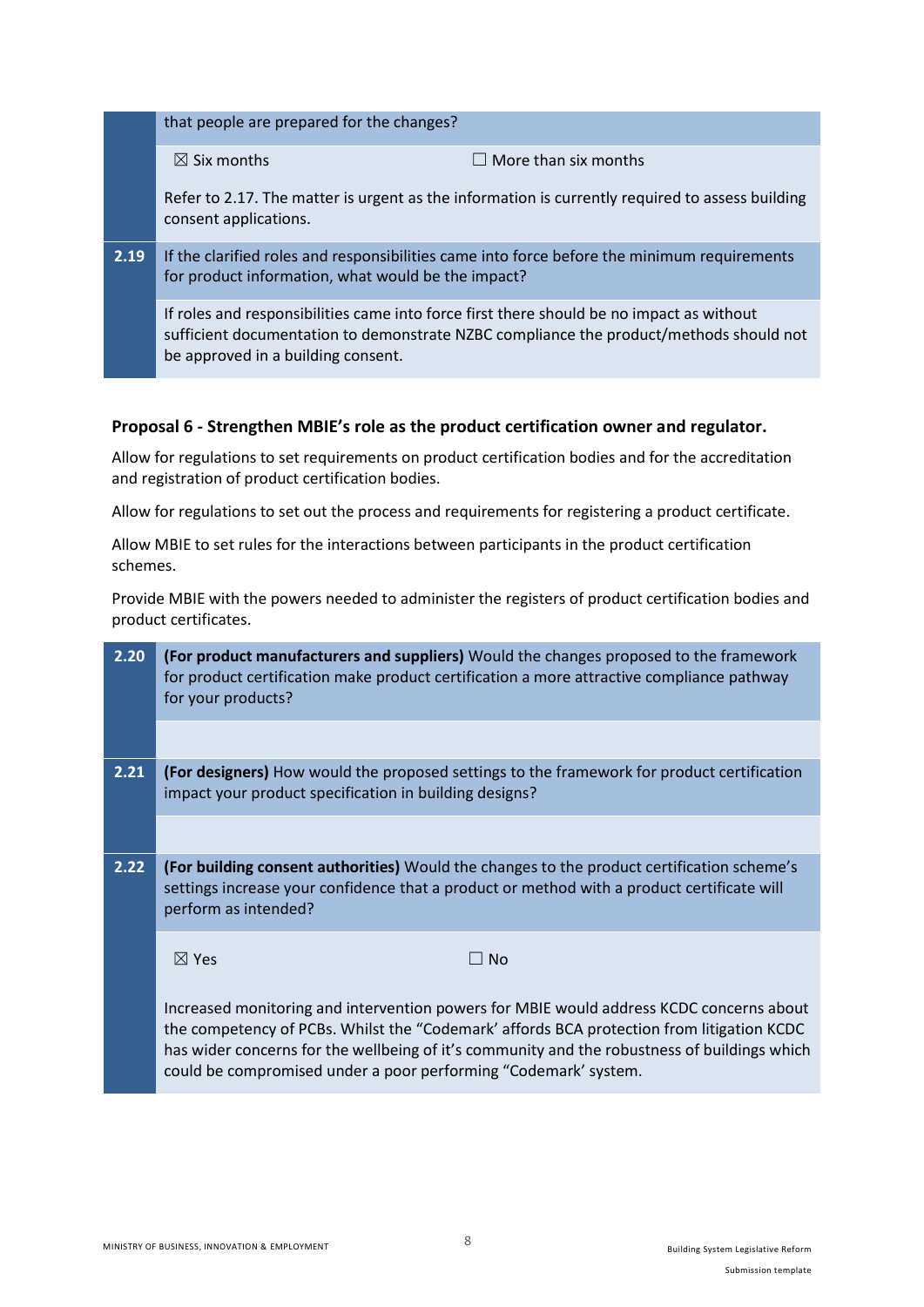# **Proposal 7 - Enable a regulatory framework for modern methods of construction (MMC), including off-site manufacture.**

Amend the Building Act to enable a regulatory framework that would future-proof the building regulatory system for MMC. Features of this framework include:

- enabling a manufacturer certification scheme for repeatable manufacture processes used to produce building work
- clarifying what roles and responsibilities for MMC will be when the new framework is in place
- minimising duplication of effort by: not requiring two consents for the same building work, and considering whether to require BCAs to accept each other's consents and Code Compliance Certificates.

| 2.23 | Are these the correct features for a future-proofed regulatory framework for MMC?                                                                                                                                                                                                                                                                                                                                                |
|------|----------------------------------------------------------------------------------------------------------------------------------------------------------------------------------------------------------------------------------------------------------------------------------------------------------------------------------------------------------------------------------------------------------------------------------|
|      | $\boxtimes$ Yes<br>$\Box$ No                                                                                                                                                                                                                                                                                                                                                                                                     |
|      | Production in factory like conditions will improve productivity and allow assembly workers<br>rather than builders to be used. This should produce a better product at less cost. There will<br>need to be independent 3 <sup>rd</sup> party certification and monitoring to assure quality. We already<br>have examples of manufacturer certification in our timber treatment and ready mix concrete<br>plants which work well. |
|      | With a diminishing building officer workforce BCA inspection capacity is difficult to maintain<br>and alternative ways of assuring quality need to be found. Currently KCDC has a shortage of<br>builders in the area and there is an increasing trend for parts or whole buildings to be<br>completed out of district and transported to site. New ways of assuring the quality without<br>BCA inspection would assist.         |
| 2.24 | What would be the impact of such a regulatory framework for MMC?                                                                                                                                                                                                                                                                                                                                                                 |
|      | Strong negative impact<br>Negative impact<br>No impact<br>Positive impact<br>Strong positive impact                                                                                                                                                                                                                                                                                                                              |
|      | $\boxtimes$                                                                                                                                                                                                                                                                                                                                                                                                                      |
|      | In order to be successful the quality of the work would need to be assured other than by BCA<br>inspection and BCAs would need to have legislative right to rely on NZBC compliance having<br>been achieved.                                                                                                                                                                                                                     |
| 2.25 | (For manufacturers of MMC, including off-site manufacture) How would the proposed<br>framework impact your business?                                                                                                                                                                                                                                                                                                             |
|      |                                                                                                                                                                                                                                                                                                                                                                                                                                  |
| 2.26 | (For manufacturers of MMC, including off-site manufacture) Would you use the<br>manufacturer certification scheme?                                                                                                                                                                                                                                                                                                               |
|      |                                                                                                                                                                                                                                                                                                                                                                                                                                  |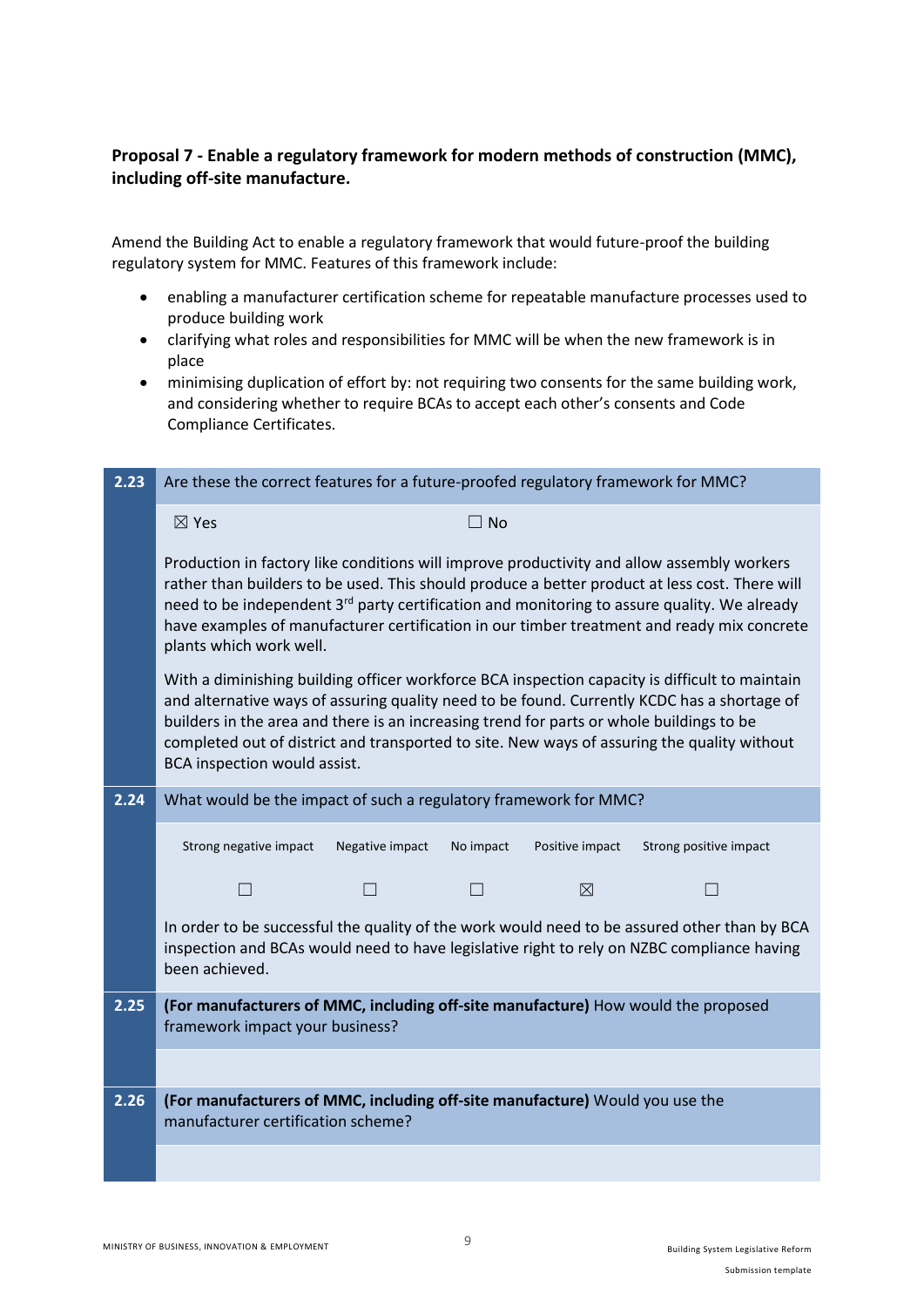

#### **Final thoughts**

**2.28** If you have any other comments on the proposals for building products and methods, please tell us.

KCDC is disappointed that the option of 'A national register or database of building products' was not explored more fully. The proposal to require minimum information about building products does not avoid the duplication of effort as each individual BCA has to assess the information provided. The BCA has staff with limited expertise to assess innovative products, and there is a cost to this duplicated effort which is passed on to individual owners and not borne by the manufacturer/supplier trying to gain entry to the market. There is also no certainty of acceptance for the product manufacturer/supplier or the designer and owner which can lead to dispute and delays.

KCDC considers that in order for proposals re MMC to be successful the quality of the work would need to be assured other than by BCA inspection and BCAs would need the legislative right to rely on NZBC compliance having been achieved.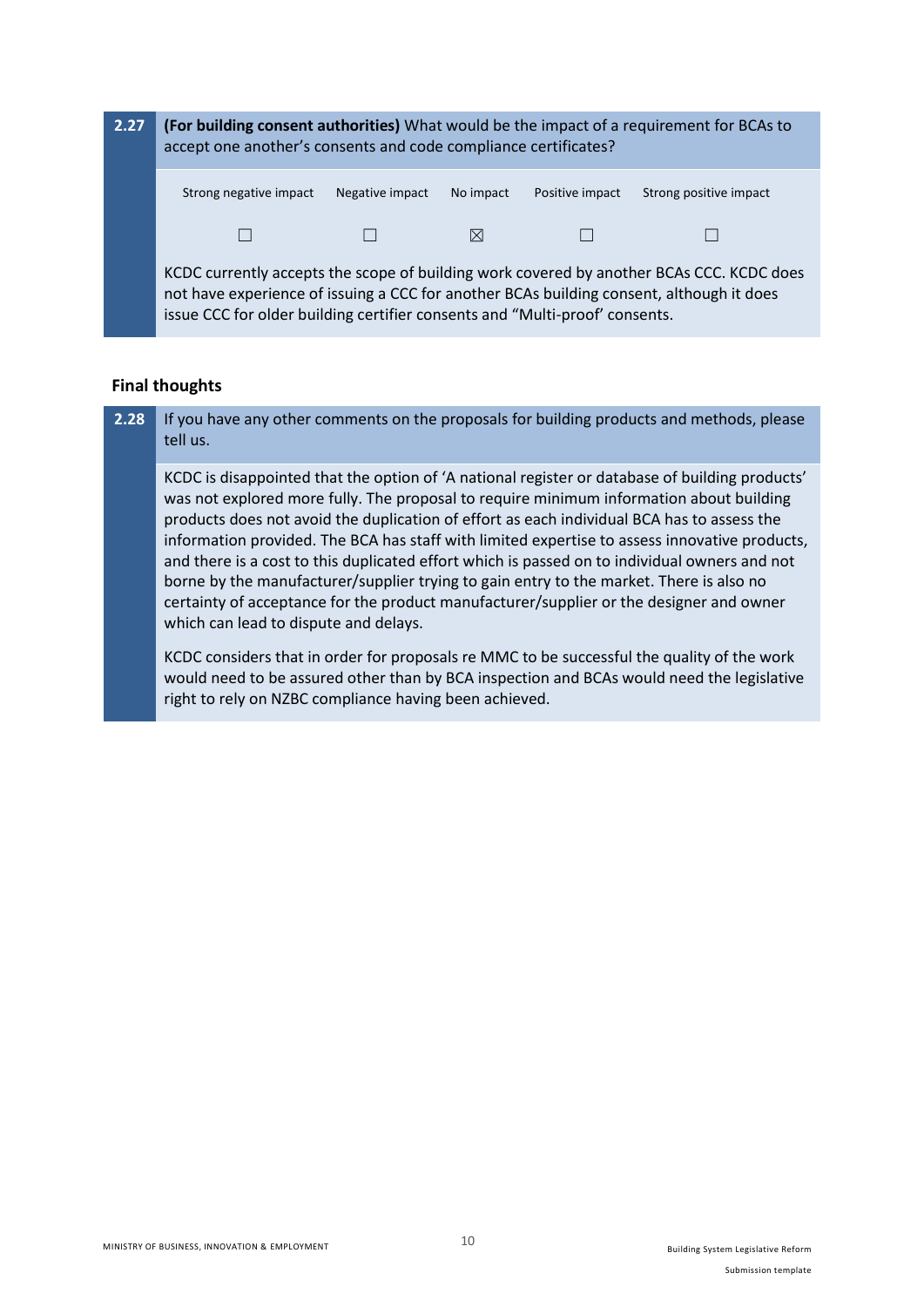# **Part 3.1: Occupational regulation of the Licensed Building Practioner (LBP) scheme**

# **MBIE wants stakeholders' feedback on two proposals:**

| 1. | Broaden the definition of restricted building work (RBW) to include more complex non-<br>residential building work.                                                                                   |
|----|-------------------------------------------------------------------------------------------------------------------------------------------------------------------------------------------------------|
| 2. | Raise the competence standard for LBPs to enter and remain in the LBP scheme. This<br>includes proposals to:                                                                                          |
|    | Introduce a tiered licensing system for LBPs to establish a progression pathway,<br>$\bullet$<br>including a specific licence for supervision.<br>Simplify the licence class categories.<br>$\bullet$ |
|    | Introduce behavioural competence requirements for LPDs                                                                                                                                                |

behavioural competence requirements for LBPs.

# **Proposal 1 - Broaden the definition of restricted building work (RBW) to include more complex non-residential building work.**

| 3.1.1 | How effective do you think expanding the scope of RBW would be in managing risks to<br>public safety in the building sector?                                                          |                 |                    |                 |                                                                                             |
|-------|---------------------------------------------------------------------------------------------------------------------------------------------------------------------------------------|-----------------|--------------------|-----------------|---------------------------------------------------------------------------------------------|
|       | Not effective                                                                                                                                                                         |                 | Somewhat effective |                 | Very effective                                                                              |
|       |                                                                                                                                                                                       |                 | ⊠                  |                 |                                                                                             |
| 3.1.2 | Do you agree with the proposed threshold for the definition of RBW?                                                                                                                   |                 |                    |                 |                                                                                             |
|       | $\boxtimes$ Yes                                                                                                                                                                       |                 | $\Box$ No          |                 |                                                                                             |
|       | KCDC agrees with the approach of aligning RBW definition with risk and that all residential<br>buildings, including mixed use buildings with some residential use should be included. |                 |                    |                 |                                                                                             |
| 3.1.3 | (For builders) What impacts do you think the proposals for RBW would have on you and<br>your business (including type of work, recruitment, training and costs)?                      |                 |                    |                 |                                                                                             |
|       |                                                                                                                                                                                       |                 |                    |                 |                                                                                             |
| 3.1.4 | What impacts do you think the proposals for RBW would have on homeowners, building<br>owners and building occupants?                                                                  |                 |                    |                 |                                                                                             |
|       | Strong negative impact                                                                                                                                                                | Negative impact | No impact          | Positive impact | Strong positive impact                                                                      |
|       | $\mathsf{L}$                                                                                                                                                                          |                 | $\boxtimes$        |                 |                                                                                             |
|       | If this is 'up front' it should not impact on owners.                                                                                                                                 |                 |                    |                 | As a result, some LBPs and engineers may need to limit the scope of buildings they work on. |
|       | processes.                                                                                                                                                                            |                 |                    |                 | Building occupants should already have their safety assured through the current consenting  |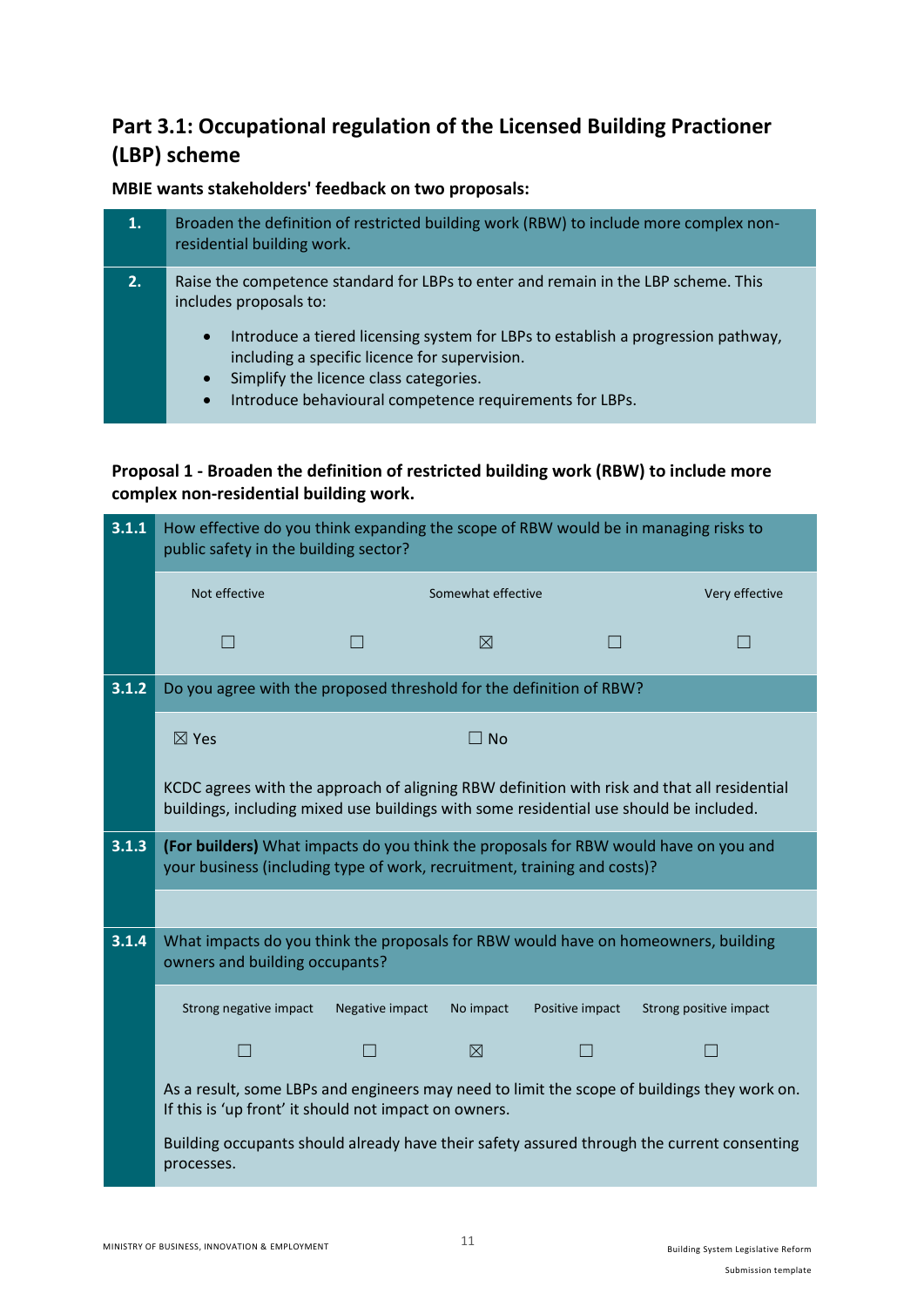| 3.1.5 | How do you think the proposed changes to the LBP scheme would affect the behaviour of<br>LBPs?                                                                       |                 |           |                 |                                                                                              |
|-------|----------------------------------------------------------------------------------------------------------------------------------------------------------------------|-----------------|-----------|-----------------|----------------------------------------------------------------------------------------------|
|       | The proposed changes to RBW would have little impact in our district as designers that work<br>in the commercial space also undertake residential work and are LBPs. |                 |           |                 |                                                                                              |
|       | Refer to 3.1.7 for comment on other proposed changes for LBPs.                                                                                                       |                 |           |                 |                                                                                              |
| 3.1.6 | What impact do you think expanding the scope of RBW would have on the construction<br>sector skill shortage                                                          |                 |           |                 |                                                                                              |
|       | Strong negative impact                                                                                                                                               | Negative impact | No impact | Positive impact | Strong positive impact                                                                       |
|       |                                                                                                                                                                      | $\boxtimes$     |           |                 |                                                                                              |
|       | licenses.                                                                                                                                                            |                 |           |                 | Designers in our District are already LBPs but builders may not be and would have to acquire |

# **Proposal 2 - Higher competence requirements to increase confidence in the LBP scheme.**

| 3.1.7 | How effective do you think raising the competence standards for the LBP scheme would<br>be in increasing confidence in the LBP scheme? |  |                                                                                                                                                                                                                                                                                                                                                                                                                                                                                                                                                        |                |
|-------|----------------------------------------------------------------------------------------------------------------------------------------|--|--------------------------------------------------------------------------------------------------------------------------------------------------------------------------------------------------------------------------------------------------------------------------------------------------------------------------------------------------------------------------------------------------------------------------------------------------------------------------------------------------------------------------------------------------------|----------------|
|       | Not effective                                                                                                                          |  | Somewhat effective                                                                                                                                                                                                                                                                                                                                                                                                                                                                                                                                     | Very effective |
|       | $\boxtimes$                                                                                                                            |  |                                                                                                                                                                                                                                                                                                                                                                                                                                                                                                                                                        |                |
|       |                                                                                                                                        |  | KCDC considers that a fundamental change is required to raise the competence standards<br>of LBPs. The Building Act 2004 introduced accreditation for BCAs that required the<br>introduction of quality assurance processes, qualifications for Building Officers, and<br>annual competency assessments. The BCAs have lifted their game (to the extent that the<br>requirements should be wound back a bit as it is resource hungry and expensive) and<br>now, by default, fulfil a primary role as educator for LBPs.                                |                |
|       | The bar for licensing LBPs was initially low but recent attempts to raise the bar have been<br>level of competence.                    |  | unsuccessful as evidenced by the numbers of requests for information (RFI) during<br>building consent processing and the number of re-inspections. The current system seems<br>to rely on evidence of complaints. BCAs are being encouraged by MBIE to make<br>complaints and yet the work involved to fill out the forms is excessive. A more pro-active<br>approach to seek records from the BCAs would be more effective in establishing current                                                                                                    |                |
|       | MBIE Levy used for on-going assessments.                                                                                               |  | KCDC considers that LBPs should be rigorously assessed for competence at the same<br>interval as Building Officers (suggest 3 yearly). Records could be obtained from BCAs<br>about recent jobs undertaken by the LBP (RFIs for designers and inspection records for<br>constructors) for assessors to review. LBPs could be required to undertake training to fill<br>any gaps in knowledge or performance. KCDC recommends that Levy reserves could be<br>utilised for re-assessment of all LBPs, architects and engineers to raise the bar and that |                |
| 3.1.8 | What impact would changing the competence standards for the LBP scheme have on                                                         |  | builders, building companies, building sector associations and training organisations?                                                                                                                                                                                                                                                                                                                                                                                                                                                                 |                |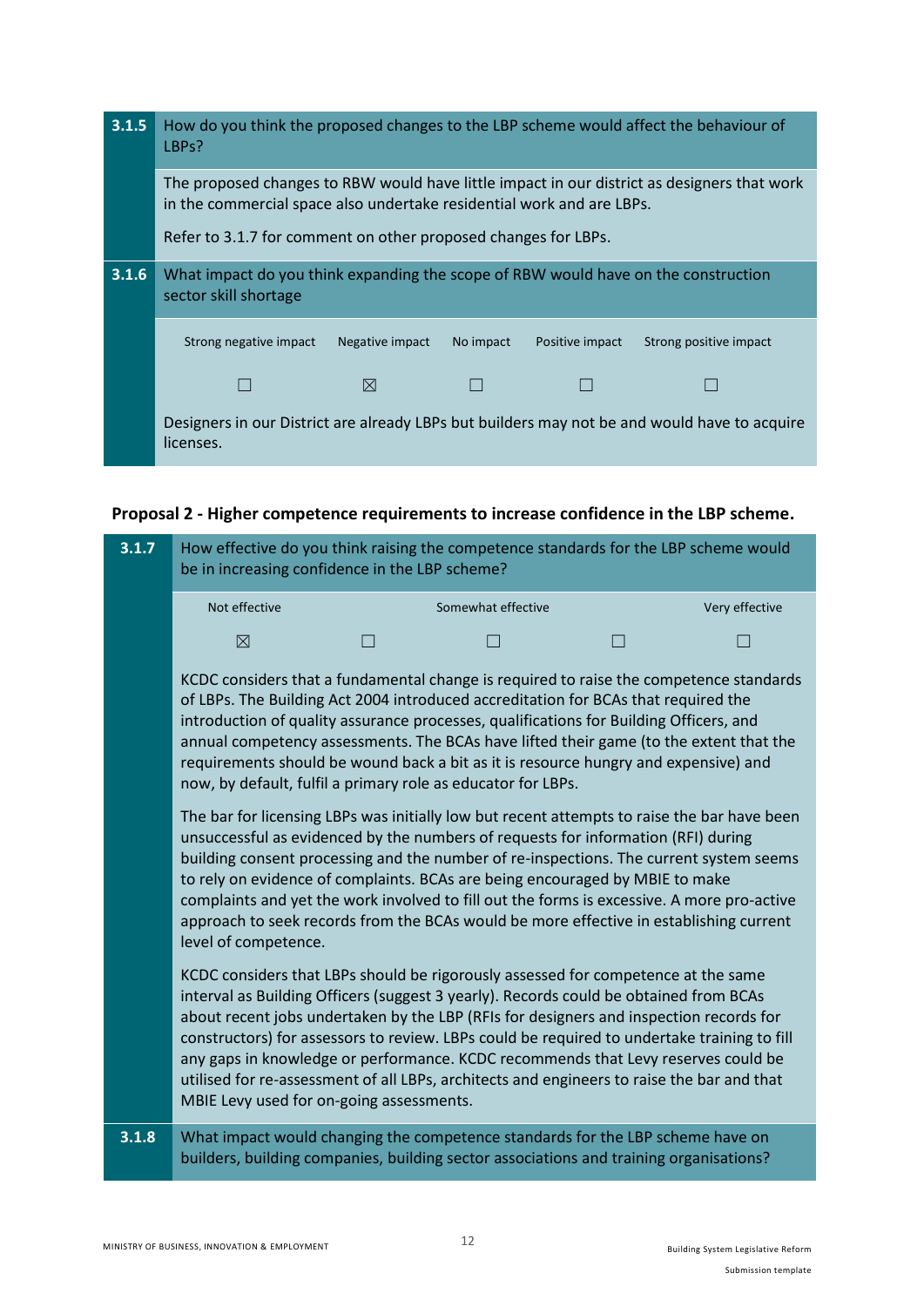|         | KCDC is of the opinion that more capable LBPs is a change that will have significant impact<br>in improving efficiency and reducing costs for building work. Some initial investment may<br>be necessary to realise those efficiencies and cost reduction.                                                                                                |             |              |  |  |
|---------|-----------------------------------------------------------------------------------------------------------------------------------------------------------------------------------------------------------------------------------------------------------------------------------------------------------------------------------------------------------|-------------|--------------|--|--|
|         | KCDC suggests that training be funded from Central Government (potential use of building<br>Levy money) to initially upskill LBPs and provide training on all legislative and building<br>code changes thereafter. This will minimise the cost for LBPs and potentially increase<br>workload for building sector associations and training organisations. |             |              |  |  |
|         | More rigorous assessments of LBPs would require resourcing also with costs to individual<br>LBPs (and eventually to the cost of building) or could be government funded (potential<br>use of building Levy money).                                                                                                                                        |             |              |  |  |
| 3.1.9   | (For builders) Would introducing tiered licence classes make you more likely to apply to<br>become an LBP?                                                                                                                                                                                                                                                |             |              |  |  |
| 3.1.10  | (For builders) If you're already an LBP, would you be likely to apply to become licensed<br>under a new supervision licence class?                                                                                                                                                                                                                        |             |              |  |  |
| 3.1.11  | (For builders) Do you still see potential value in having a site licence for residential and<br>commercial building projects?                                                                                                                                                                                                                             |             |              |  |  |
| 3.1.11a | How can a site license contribute to the coordination of building work?                                                                                                                                                                                                                                                                                   |             |              |  |  |
|         | The existing regime where a LBP with a site license cannot provide a record of work that<br>covers work of another LBP is problematic. Equally problematic is a record of work from<br>an LBP who says he has supervised work and yet he has never been on site during BCA<br>inspections.                                                                |             |              |  |  |
|         | Having a person that is the equivalent of a clerk of works or a head contractor/builder<br>that is responsible for overseeing the work as a whole is critical. If a new site license can<br>replicate this it will contribute greatly to communication between BCA and site and result<br>in improved co-ordination on site.                              |             |              |  |  |
| 3.1.12  | (For builders) Who do you think should be responsible for coordinating building work on a<br>site and what skills are required for this type of role?                                                                                                                                                                                                     |             |              |  |  |
|         |                                                                                                                                                                                                                                                                                                                                                           |             |              |  |  |
| 3.1.13  | Do you think that the introduction of a fit and proper person test and a code of ethics for<br>LBPs would help to ensure that building professionals are held accountable and improve<br>the public's confidence in the LBP scheme?                                                                                                                       |             |              |  |  |
|         |                                                                                                                                                                                                                                                                                                                                                           | <b>Yes</b>  | <b>No</b>    |  |  |
|         | Fit and proper person test                                                                                                                                                                                                                                                                                                                                | $\boxtimes$ | $\mathsf{L}$ |  |  |
|         | <b>Code of the ethics for LBPs</b>                                                                                                                                                                                                                                                                                                                        | $\boxtimes$ | $\Box$       |  |  |
|         |                                                                                                                                                                                                                                                                                                                                                           |             |              |  |  |
|         | KCDC is aware of LBPs that take short cuts and try to substitute cheaper materials etc. in<br>the hope that nobody will notice and therefore supports the introduction of a fit and<br>proper person test.                                                                                                                                                |             |              |  |  |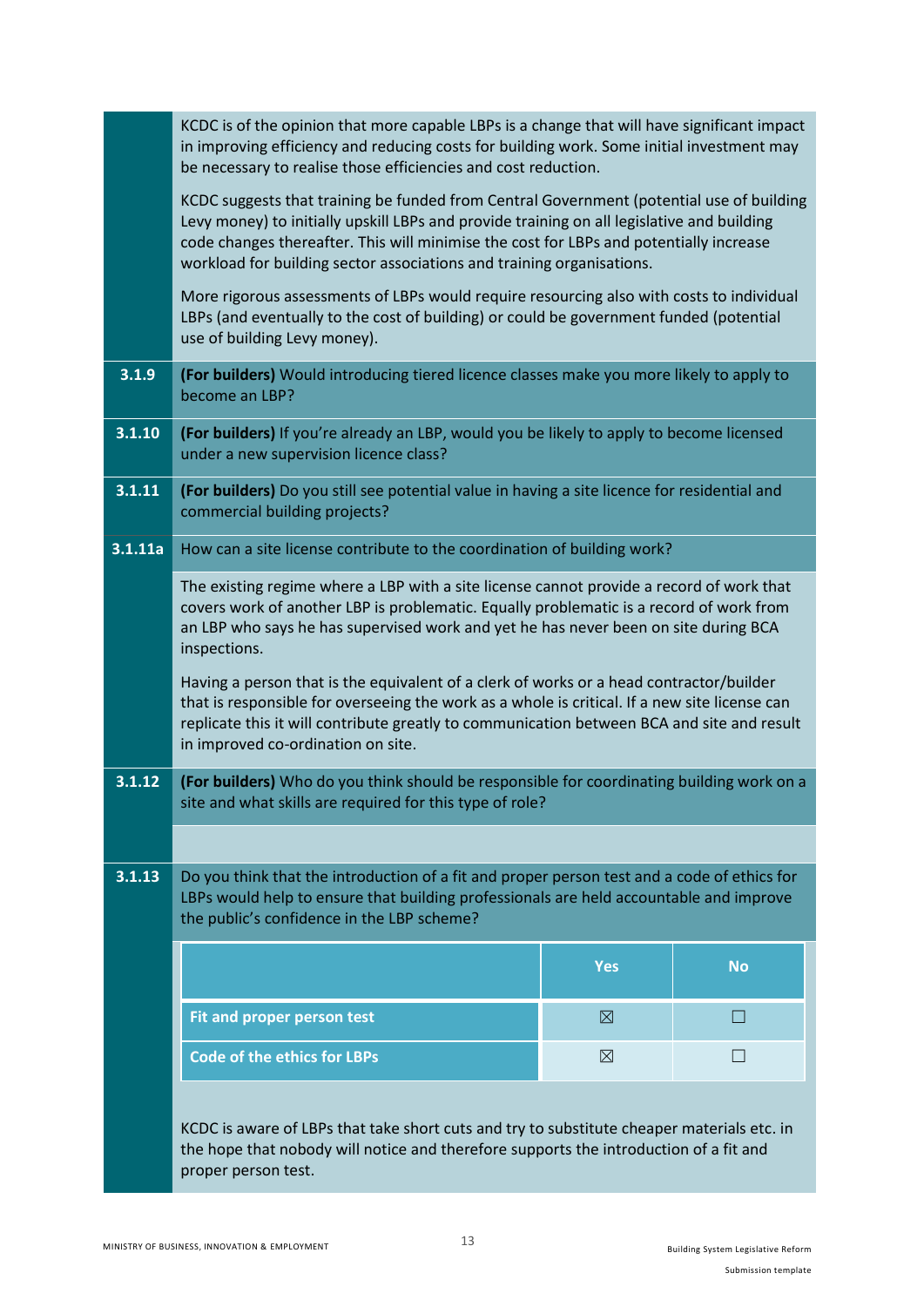#### **MBIE proposes a transition period to implement the changes.**

- reassess every existing LBP under the new competency standards after two years (November 2022); reassessment would be done when each licence comes up for renewal.
- assess new LBP applicants under the new competency standards; assessment would start in November 2022.

| 3.1.14 | Do you agree the proposed timeframe for the changes to the LBP scheme is sufficient? |                                                                                    |                                                                                                                                                                            |
|--------|--------------------------------------------------------------------------------------|------------------------------------------------------------------------------------|----------------------------------------------------------------------------------------------------------------------------------------------------------------------------|
|        | $\Box$ Yes                                                                           | $\Box$ No, it's too long                                                           | $\boxtimes$ No, it's too short                                                                                                                                             |
|        | timeframe to even out the workload.                                                  |                                                                                    | KCDC suggests a more rigorous competency assessment undertaken at least every 3 years<br>and that the competency assessments therefore need to be spread out over the same |
| 3.1.15 |                                                                                      | What should we consider in setting the transition timeframe?                       |                                                                                                                                                                            |
|        |                                                                                      | suggests will need to be considered when setting a commencement date.              | The time needed to resource for the more rigorous competency assessments that KCDC                                                                                         |
|        |                                                                                      | Also the lead time to make training available may impact on a commencement date.   |                                                                                                                                                                            |
|        | timeframe.                                                                           | LBP to be assessed under the new standard will need to be set at the re-assessment | Once the training and assessment resource is in place, the transition timeframe for each                                                                                   |
|        |                                                                                      |                                                                                    |                                                                                                                                                                            |

#### **Final thoughts**

**3.1.16** If you have any other comments on the proposals for LBPs, please tell us?

KCDC believes that improved competency of LBPs is the most significant change that can improve building outcomes and reduce cost by reducing rework and waste.

From our interactions with practitioners, one aspect of training needed for all LBPs is an understanding of the legislative framework for building work.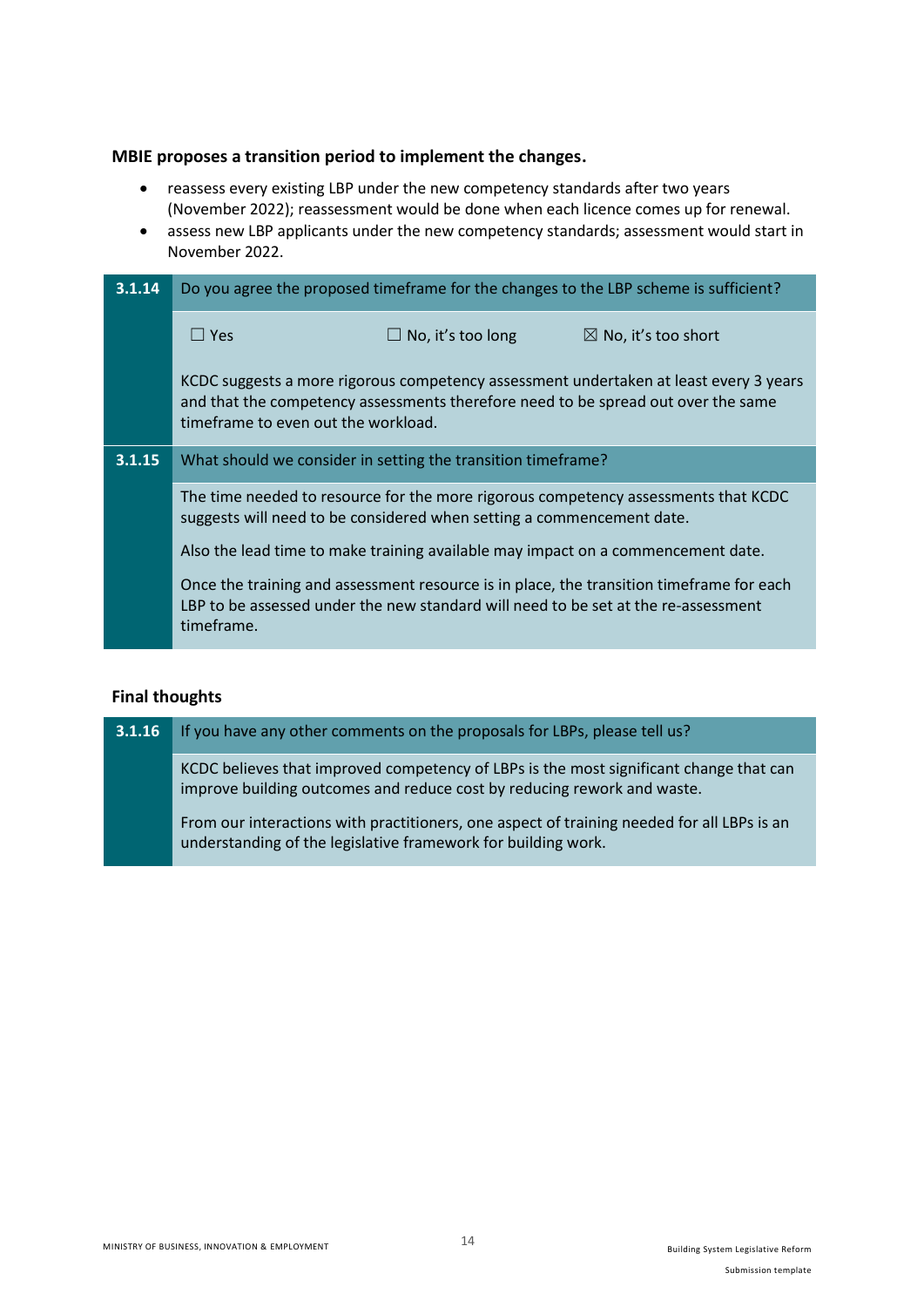# **Part 3.2 Occupational regulation of Engineers**

**MBIE wants stakeholders' feedback on the three proposals:**

| 1                       | Establish a new voluntary certification scheme that provides assurance of an engineer's<br>professionalism and general competency and phase out Chartered Professional Engineer<br>(CPEng).                                                                                   |
|-------------------------|-------------------------------------------------------------------------------------------------------------------------------------------------------------------------------------------------------------------------------------------------------------------------------|
|                         | Restrict who can carry out or supervise safety-critical structural, geotechnical and fire-<br>safety engineering work within the building sector. This would cover all medium to high<br>complexity work and be triggered by factors such as building size, use and location. |
| $\overline{\mathbf{3}}$ | Establish a new licensing scheme to regulate who can carry out or supervise engineering<br>work that has been restricted.                                                                                                                                                     |

**Proposal 1 - Establish a new voluntary certification scheme that provides assurance of an engineer's professionalism and general competence and phase out CPEng.**

| 3.2.1 | Do you agree that there is a need for a statutory mark for engineers of professionalism<br>and general competence to solve complex engineering problems?                                                                           |
|-------|------------------------------------------------------------------------------------------------------------------------------------------------------------------------------------------------------------------------------------|
|       | $\boxtimes$ Yes<br>$\square$ No                                                                                                                                                                                                    |
|       | Most BCAs do not have staff that are competent to assess specific design and are<br>therefore reliant on the skill of the engineer involved. A 3 <sup>rd</sup> party assessment of the<br>engineer's scope of expertise is needed. |
|       | There is no evidence however that substituting one engineering<br>assessment/license/certification regime for another will improve engineering<br>performance.                                                                     |
| 3.2.2 | How well do you think CPEng currently provides this assurance? What do you think needs<br>to change?                                                                                                                               |
|       | The current CPEng regime currently does not provide the scope of expertise for each<br>engineer. More information about the engineers experience and hence scope limitation is<br>required.                                        |
| 3.2.3 | Do you agree that a new title is needed for engineers that have been certified? If so, do<br>you have a view on what that title should be?                                                                                         |
|       | $\Box$ Certified engineer<br>$\Box$ Chartered engineer<br>$\boxtimes$ Other (leave your suggestion below)                                                                                                                          |
|       | KCDC thinks that introducing a new name would just add confusion and that it would be<br>more useful to strengthen the existing CPEng regime.                                                                                      |
| 3.2.4 | For engineering work on buildings that does not require specialised skills, do you think<br>certification would provide sufficient assurance of general competence and reduce the<br>risks of substandard work?                    |
|       | $\boxtimes$ Yes<br>$\square$ No                                                                                                                                                                                                    |
|       | This aligns with the current regime, and if the certification included scope limitations,<br>BCAs would continue to rely on it.                                                                                                    |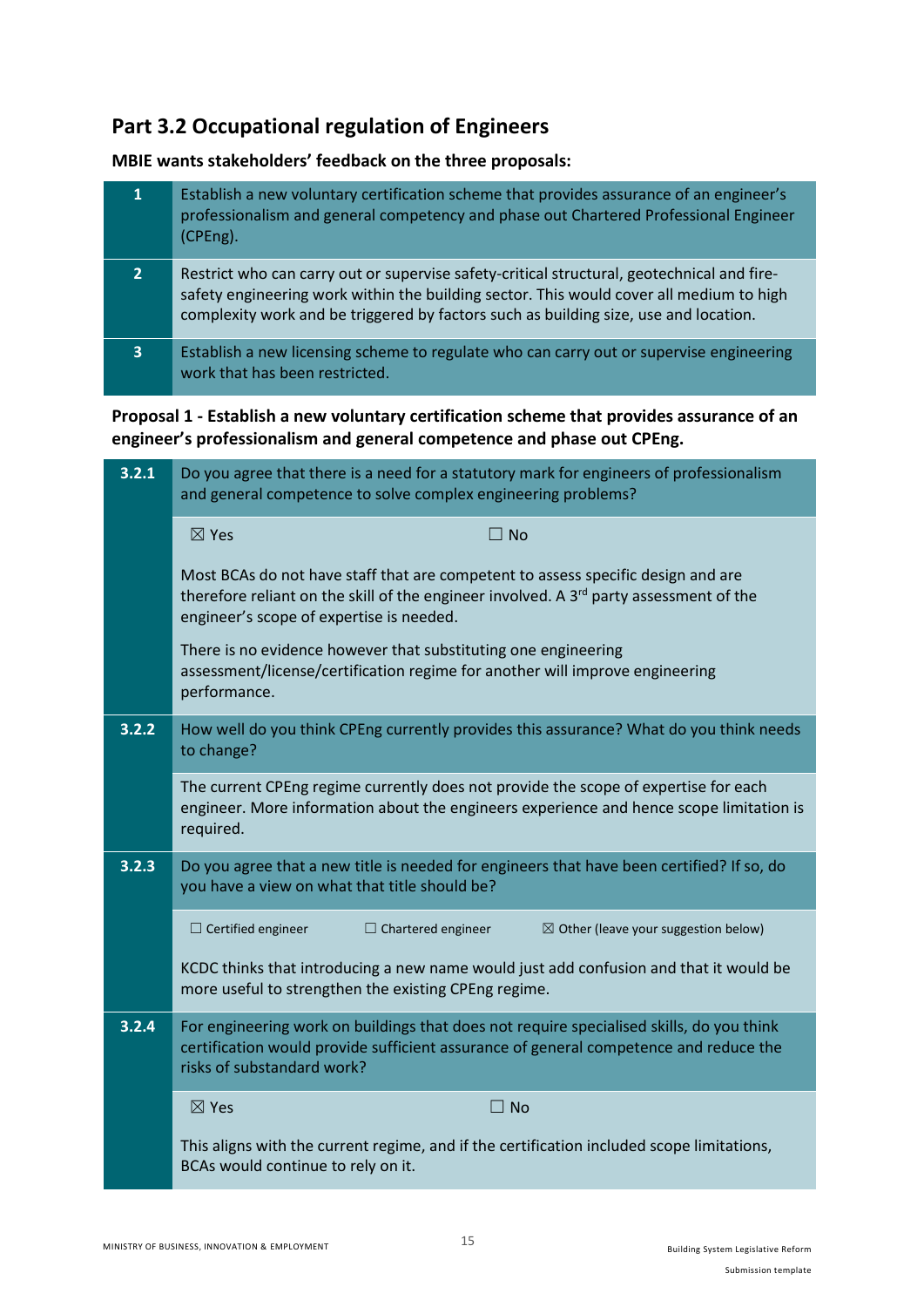**Proposal 2 - Restrict who can carry out or supervise safety-critical structural, geotechnical and fire safety engineering work within the building sector. This would cover all mediumto-high complexity work and be triggered by factors such as building size, use and location.**

| 3.2.5 | Do you agree that life safety should be the priority focus determining what engineering<br>work is restricted?                                                                                                                          |  |  |  |
|-------|-----------------------------------------------------------------------------------------------------------------------------------------------------------------------------------------------------------------------------------------|--|--|--|
|       | $\Box$ Yes<br>$\boxtimes$ No                                                                                                                                                                                                            |  |  |  |
|       | KCDC thinks that impact on neighbouring property should also be a priority focus                                                                                                                                                        |  |  |  |
| 3.2.6 | What combination of the following factors should be used to determine what engineering<br>work is restricted: building size, building use, ground conditions, other?                                                                    |  |  |  |
|       | $\boxtimes$ Ground conditions<br>$\Box$ Building size<br>$\boxtimes$ Building use<br>$\boxtimes$ Other (please specify below)                                                                                                           |  |  |  |
|       | Building use should include buildings where occupancy is high or users are vulnerable.                                                                                                                                                  |  |  |  |
|       | Ground conditions should be expanded to include other hazards. Coastal erosion and storm<br>surge are increasingly becoming of concern. The end effects of sea walls can impact<br>severely on adjacent properties.                     |  |  |  |
|       | Location may be important if a building failure could impact on other nearby property or<br>where people may gather. We have recently areas evacuated, including apartments, whilst<br>nearby buildings are assessed and/or demolished. |  |  |  |

# **Proposal 3 - Establish a new licensing scheme to regulate who can carry out or supervise engineering work that has been restricted.**

| 3.2.7  | In your opinion, does geotechnical, structural and fire safety engineering work pose the<br>greatest life safety risk in the building sector?       |             |           |  |  |
|--------|-----------------------------------------------------------------------------------------------------------------------------------------------------|-------------|-----------|--|--|
|        |                                                                                                                                                     | <b>Yes</b>  | <b>No</b> |  |  |
|        | <b>Geotechnical work</b>                                                                                                                            | $\boxtimes$ |           |  |  |
|        | <b>Structural work</b>                                                                                                                              | $\boxtimes$ |           |  |  |
|        | <b>Fire safety engineering work</b>                                                                                                                 | ⊠           |           |  |  |
| 3.2.7a | Do you think there are any other engineering specialities that pose greater life-safety risks<br>in the building sector that are not included here? |             |           |  |  |
|        | $\boxtimes$ Yes                                                                                                                                     | $\Box$ No   |           |  |  |
|        | Mechanical services have the potential to spread contaminants through a building or<br>affect public reticulation.                                  |             |           |  |  |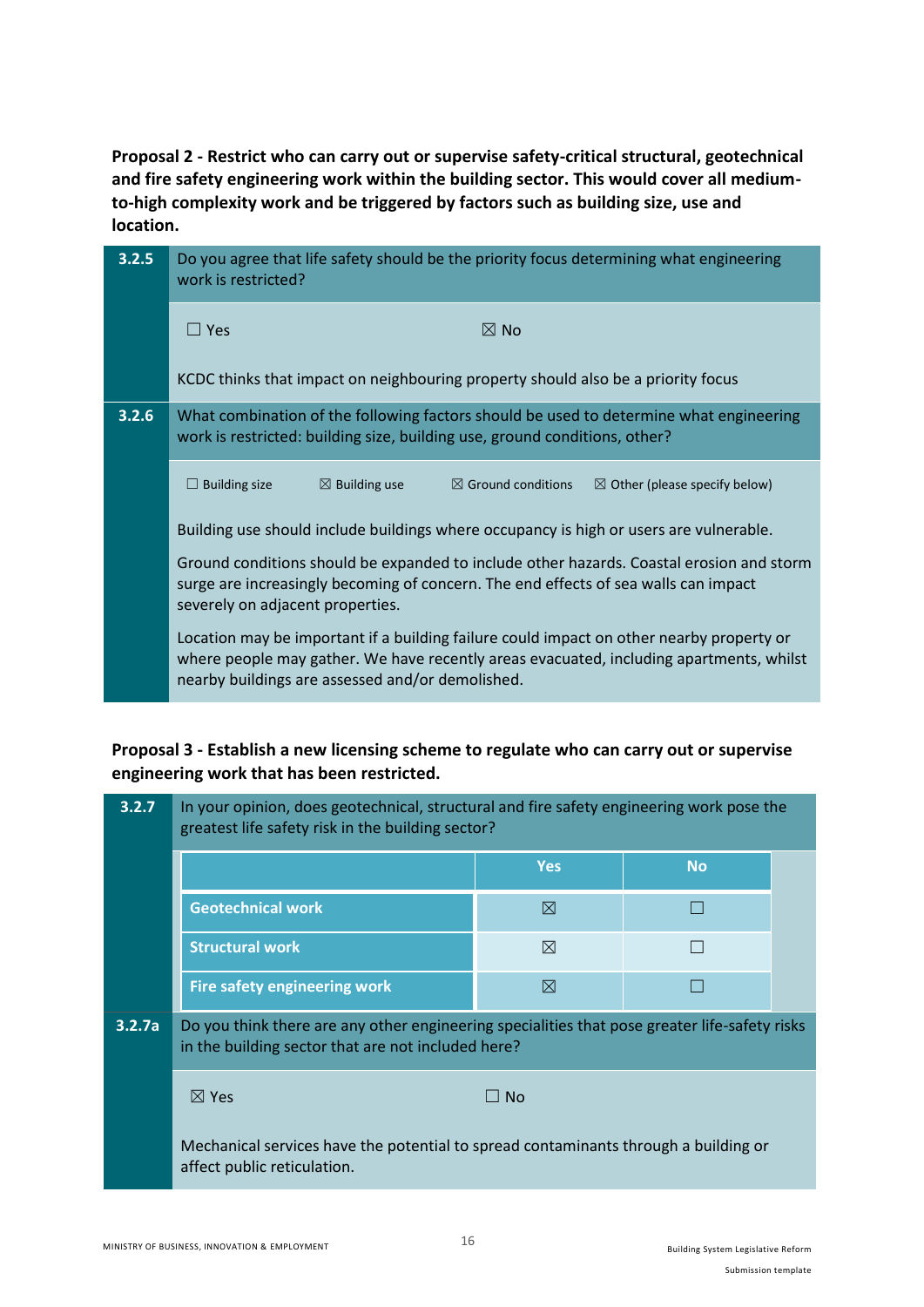| 3.2.8  | 3.2.8 Do you agree that engineers should satisfy the requirements for certification before<br>they could be assessed for licensing?                                                                                                                                  |                 |                    |                 |                        |
|--------|----------------------------------------------------------------------------------------------------------------------------------------------------------------------------------------------------------------------------------------------------------------------|-----------------|--------------------|-----------------|------------------------|
|        | $\Box$ Yes                                                                                                                                                                                                                                                           |                 | $\boxtimes$ No     |                 |                        |
|        | KCDC see no need for engineers to be both certified and licensed. KCDC considers that the<br>existing CPEng regime should be strengthened to ensure that engineers with CPEng are<br>competent to carry out the work for the areas scoped/assessed as competent.     |                 |                    |                 |                        |
| 3.2.9  | What impact do you think the restrictions and licensing would have on the number of<br>engineers who can carry out or supervise engineering work on buildings that require<br>technical competence in a specialised field?                                           |                 |                    |                 |                        |
|        | Strong negative impact                                                                                                                                                                                                                                               | Negative impact | No impact          | Positive impact | Strong positive impact |
|        | a s                                                                                                                                                                                                                                                                  |                 |                    | ⊠               |                        |
|        | Some engineers will be limited in the work they can undertake without peer review from<br>other competent engineers. This would have a positive impact on building performance<br>but may cause a shortfall in the availability of resource to design and supervise. |                 |                    |                 |                        |
| 3.2.9a | Do you feel that there are enough engineers with the necessary technical competence to<br>meet any new demand?                                                                                                                                                       |                 |                    |                 |                        |
|        | $\Box$ Yes                                                                                                                                                                                                                                                           |                 | $\boxtimes$ No     |                 |                        |
|        | KCDC already experiences a lack of engineering expertise in the District.                                                                                                                                                                                            |                 |                    |                 |                        |
|        |                                                                                                                                                                                                                                                                      |                 |                    |                 |                        |
| 3.2.10 | 3.2.10 What impact do you think the restrictions and licensing would have on the cost of<br>engaging an engineer?                                                                                                                                                    |                 |                    |                 |                        |
|        | Strong negative impact                                                                                                                                                                                                                                               | Negative impact | No impact          | Positive impact | Strong positive impact |
|        |                                                                                                                                                                                                                                                                      |                 | $\boxtimes$        |                 |                        |
|        | There is no reason why the fees charged by an engineers would increase. It may impact<br>owners who currently seek out cheaper engineers who may not be working within the<br>limits of their expertise.                                                             |                 |                    |                 |                        |
| 3.2.11 | How effective do you think the proposed restrictions and licensing would be in reducing<br>the risks to public safety from substandard engineering work?                                                                                                             |                 |                    |                 |                        |
|        | Not effective                                                                                                                                                                                                                                                        |                 | Somewhat effective |                 | Very effective         |
|        |                                                                                                                                                                                                                                                                      |                 |                    | $\boxtimes$     |                        |
|        | The risk based approach would mean that engineers with the right level of expertise for<br>the job are engaged                                                                                                                                                       |                 |                    |                 |                        |
| 3.2.12 | If you engage a licensed engineer, would you feel confident that the engineer has the<br>necessary technical competence to do the work?                                                                                                                              |                 |                    |                 |                        |
|        | $\boxtimes$ Yes                                                                                                                                                                                                                                                      |                 | $\square$ No       |                 |                        |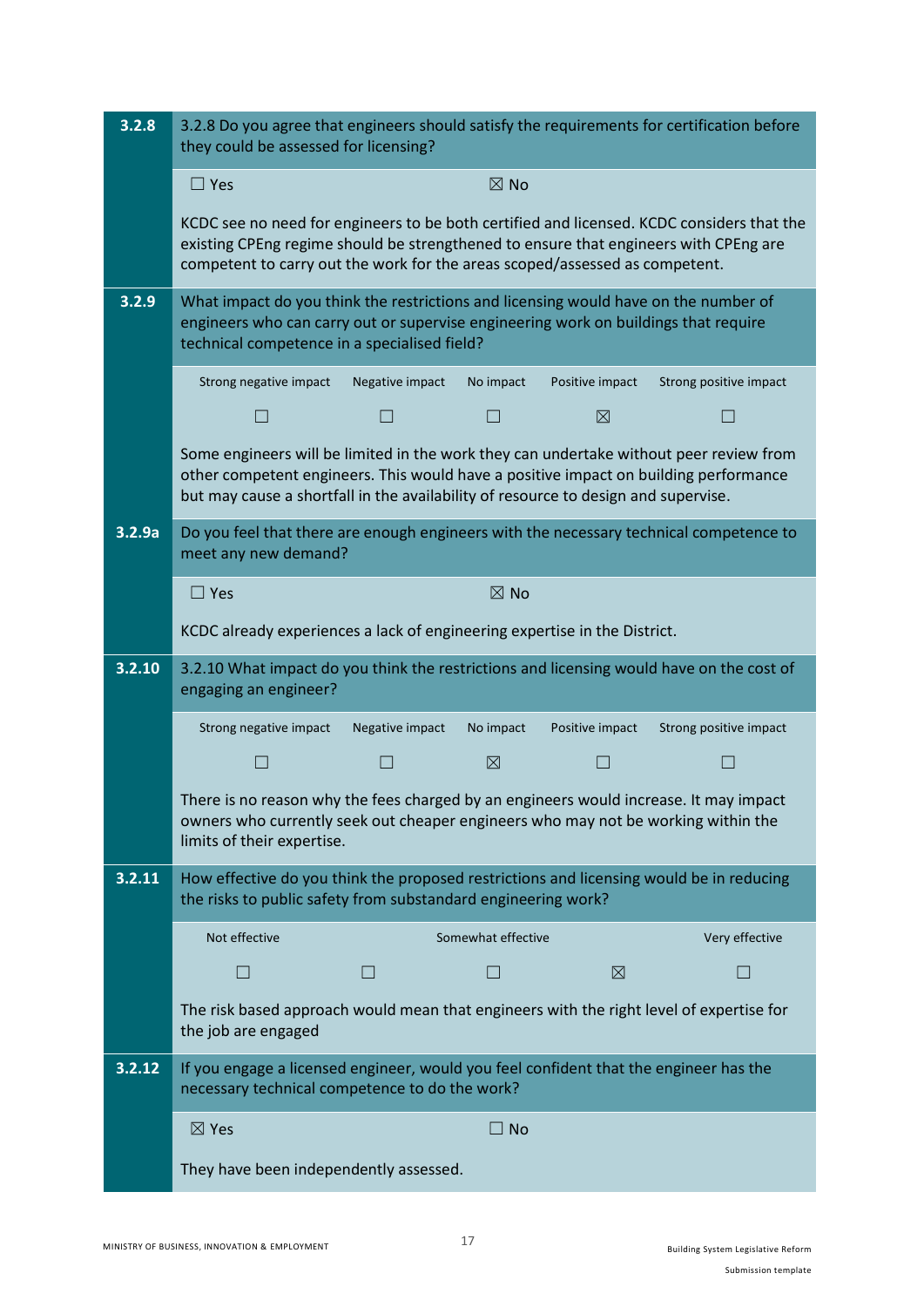| 3.2.13 | Do you agree with the proposed grounds for discipline of licensed and certified<br>engineers?                                                                          |
|--------|------------------------------------------------------------------------------------------------------------------------------------------------------------------------|
|        | $\boxtimes$ Yes<br>$\Box$ No                                                                                                                                           |
|        | It will stop engineers working outside their area of expertise                                                                                                         |
| 3.2.14 | Is there anything else that you think should be grounds for discipline? Are there any<br>proposed grounds for discipline that you think should be modified or removed? |
|        | <b>No</b>                                                                                                                                                              |

#### **It will take time to establish a new regime and transition to it.**

| 3.2.15 | What things should we consider when we develop transitional arrangements? What<br>supports would you need to help you during this transition?                                                                                                                                                                                                                                                                                             |
|--------|-------------------------------------------------------------------------------------------------------------------------------------------------------------------------------------------------------------------------------------------------------------------------------------------------------------------------------------------------------------------------------------------------------------------------------------------|
|        | KCDC suggests a strengthening of the existing CPEng regime and believes that statements<br>of the engineer's area of experience are already provided at time of application. These<br>could be used to describe an engineer's scope limitation immediately and this could then<br>be reviewed through competency re-assessment. KCDC recommends that the timeframe<br>for competency re-assessment should be in line with LBPs (3 years). |
| 3.2.16 | (For engineers who currently do not have CPEng or higher) Would you be likely to apply<br>for a licence (fire safety, geotechnical, structural)?                                                                                                                                                                                                                                                                                          |
|        |                                                                                                                                                                                                                                                                                                                                                                                                                                           |

## **Final thoughts**

**3.2.17** If you have any other comments on the proposals for engineers, please tell us.

BCAs are reliant on the expertise of engineers to achieve NZBC compliance for a building. There is an existing Producer Statement regime that is used by default. KCDC recommends that legislation (s19) explicitly allows BCAs to rely on statements from licensed/CPEng engineers and that the legislation recognise the use of producer statements more generally to confirm NZBC compliance.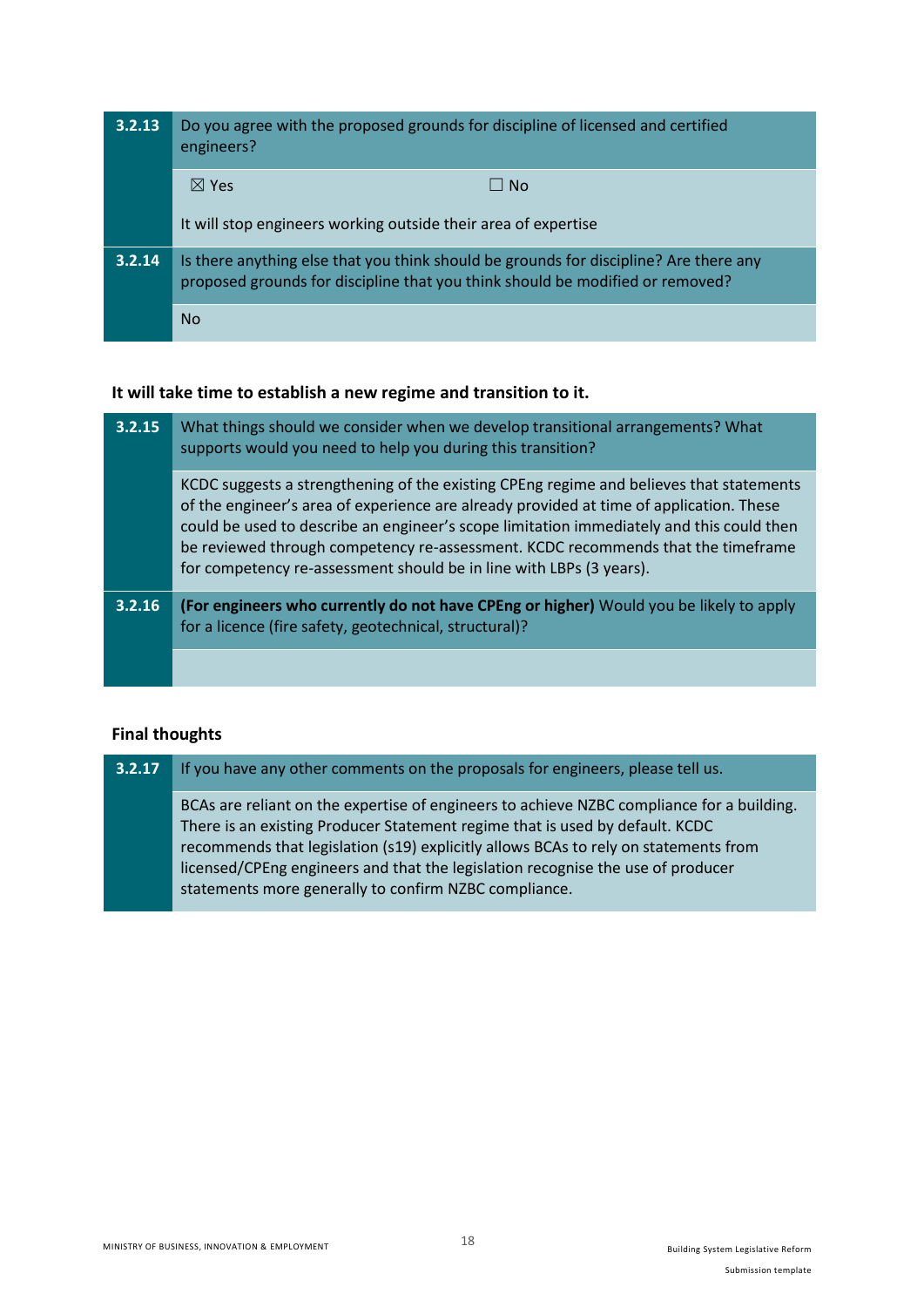# **Part 3.3 Occupational regulation of Plumbers, Gasfitters and Drainlayers**

**MBIE wants stakeholders' feedback on the three proposals:**

|                | Repeal specific sanitary plumbing exemptions for householders in specified areas and for<br>rural districts. |
|----------------|--------------------------------------------------------------------------------------------------------------|
| $\overline{2}$ | Repeal exemptions for restricted sanitary plumbing, gasfitting and drainlaying work under<br>supervision.    |

**Proposal 1 - Repeal the current sanitary plumbing exemptions for householders in specified areas and for rural districts, including the current Gazette notices for districts made under the Plumbers, Gasfitters and Drainlayers Act 1976.**

| 3.3.1 | Have you encountered instances of hazards or health issues from sanitary plumbing work<br>completed by unlicensed people? |                                                                                                                                                                      |                |       |        |
|-------|---------------------------------------------------------------------------------------------------------------------------|----------------------------------------------------------------------------------------------------------------------------------------------------------------------|----------------|-------|--------|
|       | $\Box$ Yes                                                                                                                |                                                                                                                                                                      | $\boxtimes$ No |       |        |
|       | Not an issue in our district                                                                                              |                                                                                                                                                                      |                |       |        |
| 3.3.2 |                                                                                                                           | How often do you find work undertaken under a householders or a rural areas exemption<br>that does not comply with the requirements of relevant codes and standards? |                |       |        |
|       | <b>Never</b>                                                                                                              | Occasionally                                                                                                                                                         | Regularly      | Often | Always |
|       | ⊠                                                                                                                         |                                                                                                                                                                      |                |       |        |
| 3.3.3 | property?                                                                                                                 | Do you think that a person should be qualified to do sanitary plumbing work on your                                                                                  |                |       |        |
|       | $\boxtimes$ Yes                                                                                                           |                                                                                                                                                                      | $\Box$ No      |       |        |
|       |                                                                                                                           | There are risks to health if not done correctly.                                                                                                                     |                |       |        |

## **Proposal 2 - Repeal the exemptions for restricted sanitary plumbing, gasfitting and drainlaying work under supervision.**

| 3.3.4 | How often do you find substandard work carried out under a supervision exemption? |                                                                                        |           |       |        |
|-------|-----------------------------------------------------------------------------------|----------------------------------------------------------------------------------------|-----------|-------|--------|
|       | <b>Never</b>                                                                      | Occasionally                                                                           | Regularly | Often | Always |
|       | ⊠                                                                                 |                                                                                        |           |       |        |
|       | Not an issue in our district                                                      |                                                                                        |           |       |        |
| 3.3.5 | they work under supervision?                                                      | What benefits (if any) do you see from regulating people who are currently exempted if |           |       |        |
|       | No comment                                                                        |                                                                                        |           |       |        |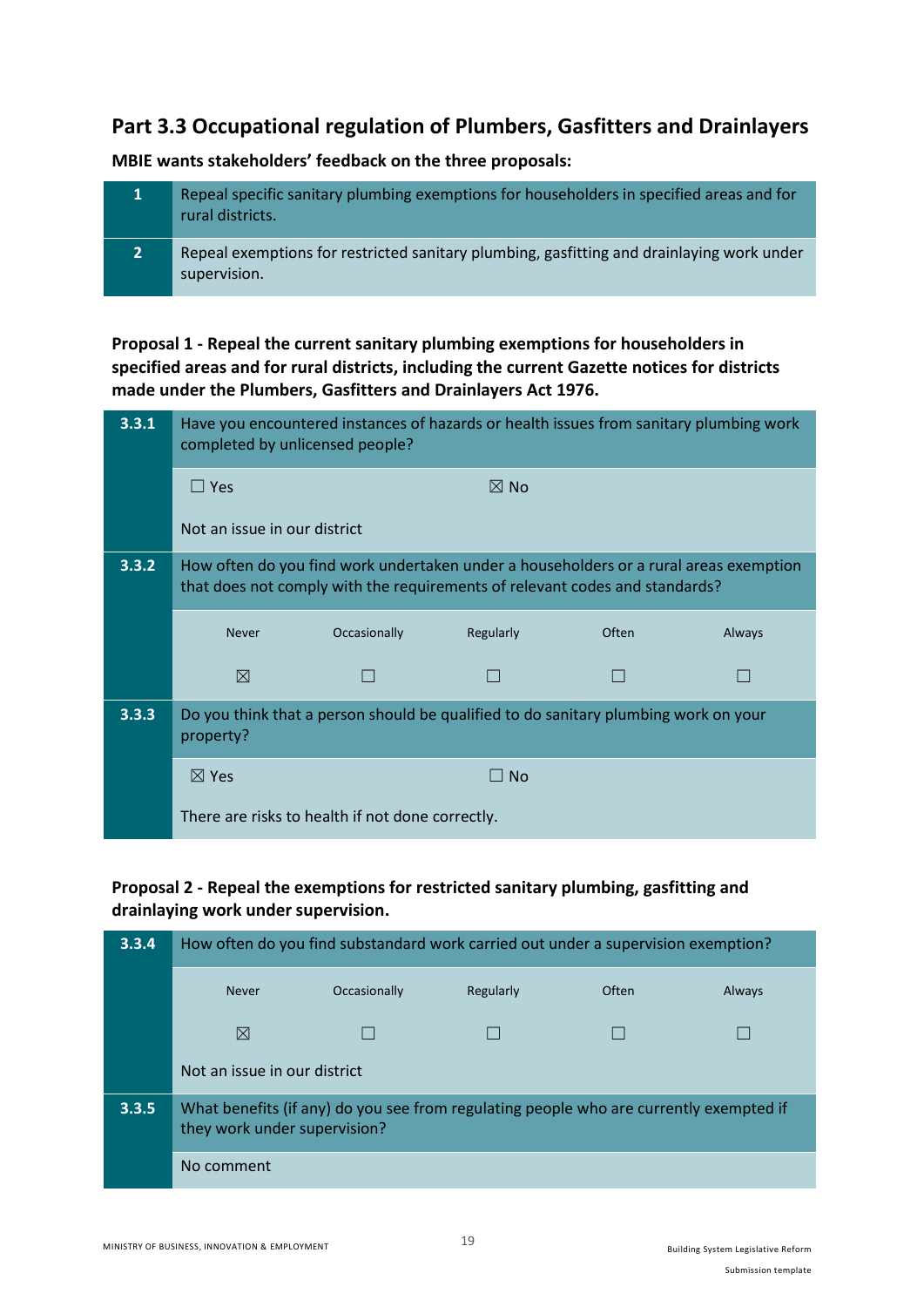| 3.3.6 | What potential issues (if any) do you see from removing the exemptions for doing<br>restricted work under supervision?                                           |
|-------|------------------------------------------------------------------------------------------------------------------------------------------------------------------|
|       | No comment                                                                                                                                                       |
| 3.3.7 | What impacts (such as business impacts) would removing the supervision exemptions<br>have on how your business is managed?                                       |
|       | No comment                                                                                                                                                       |
| 3.3.8 | Do you support allowing people currently working under supervision exemptions to<br>continue working as a regulated person under a new registration and licence? |
|       | No comment                                                                                                                                                       |
| 3.3.9 | Is anything else required to support the transition of exempted tradespeople to a new<br>registration and licence?                                               |
|       | No comment                                                                                                                                                       |
|       |                                                                                                                                                                  |

# **Final thoughts**

| 3.3.10 | If you have any other comments on the proposals for plumbers, drainlayers and gasfitters,<br>please tell us. |
|--------|--------------------------------------------------------------------------------------------------------------|
|        | No comment                                                                                                   |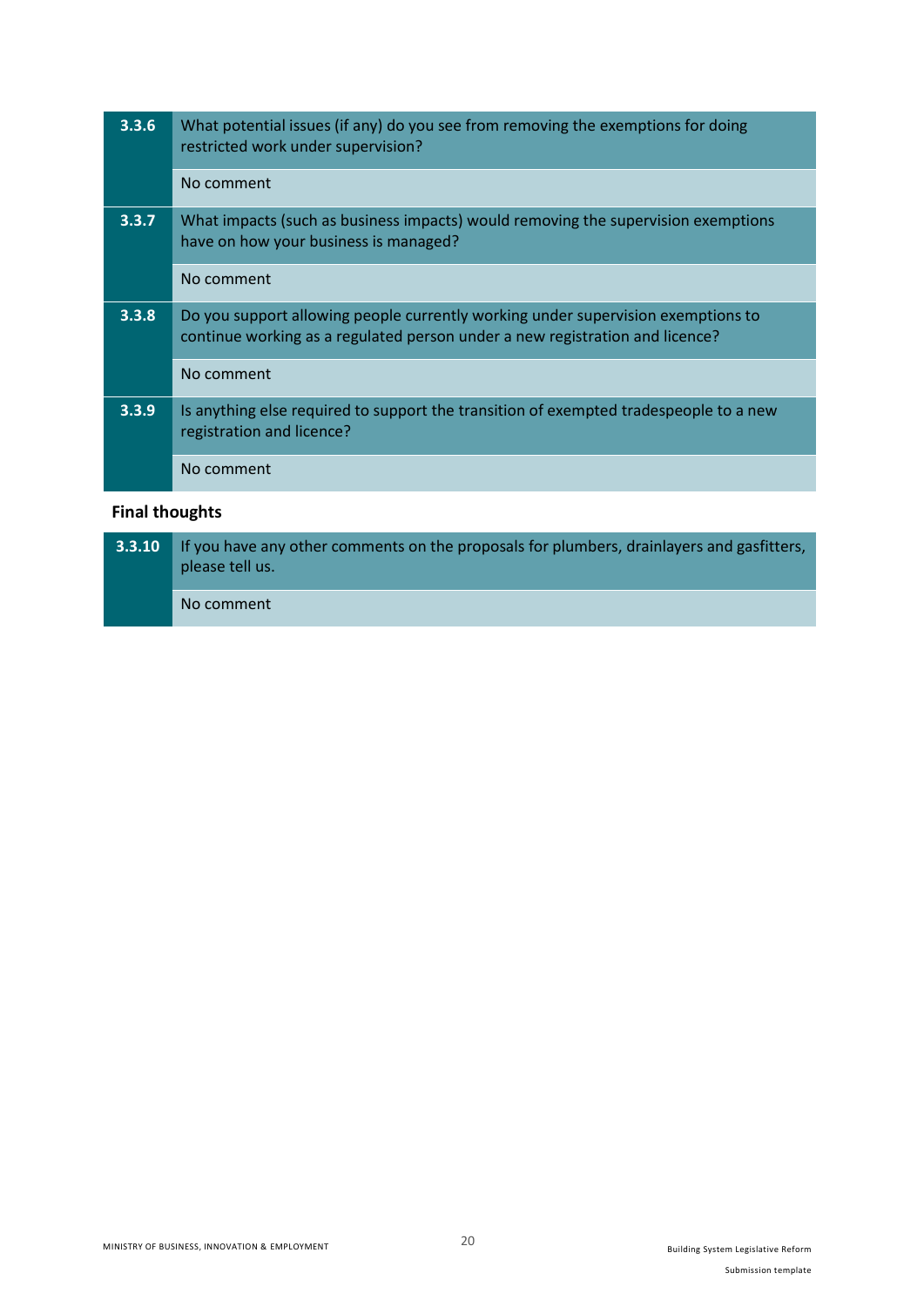# **Part 4 Risk and liability**

**MBIE wants stakeholders' feedback on the three proposals:**

| $\mathbf{1}$   | Require guarantee and insurance products for residential new builds and significant<br>alterations, and allow homeowners to actively opt out. |
|----------------|-----------------------------------------------------------------------------------------------------------------------------------------------|
| $\overline{2}$ | Leave the liability settings for building consent authorities unchanged.                                                                      |

**Proposal 1 - Require a guarantee and insurance product to be in place for all residential new builds and significant alterations. Homeowners would have the choice to actively opt out of having a guarantee and insurance product.**

| 4.1 | new builds and significant alterations?                                                            | Do you support the proposal to require guarantee and insurance products for residential                                                                                                                                                                                                                                                                             |
|-----|----------------------------------------------------------------------------------------------------|---------------------------------------------------------------------------------------------------------------------------------------------------------------------------------------------------------------------------------------------------------------------------------------------------------------------------------------------------------------------|
|     | $\boxtimes$ Yes                                                                                    | $\Box$ No                                                                                                                                                                                                                                                                                                                                                           |
|     |                                                                                                    | KCDC is generally supportive of the proposal for a guarantee and insurance product (GIP)<br>to be made available to all homeowners although it would prefer uptake of a GIP to be<br>compulsory. This would alert homeowners to the risks associated with the building work.                                                                                        |
|     | be required to disclose the GIP on any sale and purchase agreement. It would be<br>increased fees. | There seems to be no justification for disclosure of GIPs on LIMs however. Homeowners<br>will be motivated to disclose any GIP when selling their property. Homeowners could also<br>necessary for Councils to undertake development work on their systems to make the<br>record to disclose on LIMs. Costs of record keeping, and disclosing would be reflected in |
| 4.2 | insurance product?                                                                                 | Do you think homeowners should be able to actively opt out of having a guarantee and                                                                                                                                                                                                                                                                                |
|     | $\Box$ Yes                                                                                         | $\boxtimes$ No                                                                                                                                                                                                                                                                                                                                                      |
|     | just the current owner who may have a different risk appetite.                                     | KCDC would prefer for GIPs to be mandatory to protect future homeowners rather than                                                                                                                                                                                                                                                                                 |
| 4.3 | conditions be?                                                                                     | Should there be conditions on when homeowners are able to opt out? What should these                                                                                                                                                                                                                                                                                |
|     | $\Box$ Yes                                                                                         | $\boxtimes$ No                                                                                                                                                                                                                                                                                                                                                      |
|     | make their own assessment about the level of risk they will bear.                                  | KCDC does not recommend opting out. If it were an option each owner should be free to                                                                                                                                                                                                                                                                               |
| 4.4 | insurance product? (Please tick all that should apply.)                                            | What types of buildings do you think should be required to have a guarantee and                                                                                                                                                                                                                                                                                     |
|     | $\boxtimes$ Standalone residential dwellings                                                       |                                                                                                                                                                                                                                                                                                                                                                     |
|     | $\boxtimes$ Medium density housing (up to six storeys)                                             |                                                                                                                                                                                                                                                                                                                                                                     |
|     | $\boxtimes$ High density housing (over six storeys)                                                |                                                                                                                                                                                                                                                                                                                                                                     |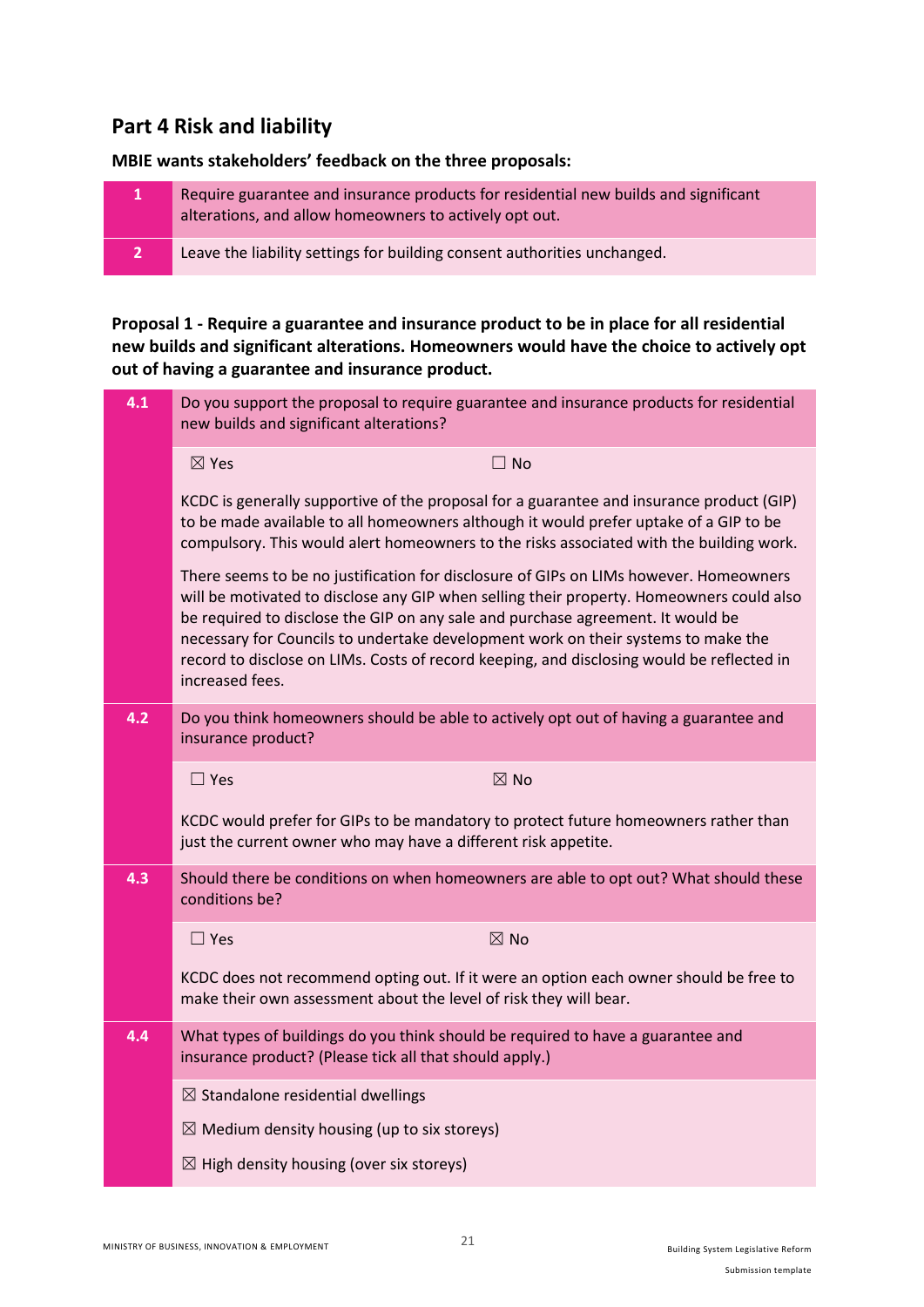|     | $\boxtimes$ Mixed-used developments (i.e. where a part of the building is used as commercial<br>premises, for example shops or offices.)                                                                                                                                                                                                                                                                                                                                                                                                                                    |
|-----|-----------------------------------------------------------------------------------------------------------------------------------------------------------------------------------------------------------------------------------------------------------------------------------------------------------------------------------------------------------------------------------------------------------------------------------------------------------------------------------------------------------------------------------------------------------------------------|
|     | All these types have homeowners that may be affected by building failure. There may be<br>matters to be considered with re-assignment to future homeowners particularly where<br>there may be many owners for one building.                                                                                                                                                                                                                                                                                                                                                 |
| 4.5 | What threshold do you think the requirement for a guarantee and insurance product<br>should be set at?                                                                                                                                                                                                                                                                                                                                                                                                                                                                      |
|     | $\boxtimes$ Residential building work over \$30,000                                                                                                                                                                                                                                                                                                                                                                                                                                                                                                                         |
|     | $\Box$ Residential building work over \$100,000                                                                                                                                                                                                                                                                                                                                                                                                                                                                                                                             |
|     | $\Box$ Residential building work that would impact the structure or weathertightness of the<br>building.                                                                                                                                                                                                                                                                                                                                                                                                                                                                    |
|     | $\Box$ Other (please tell us more in the comment box below)                                                                                                                                                                                                                                                                                                                                                                                                                                                                                                                 |
|     | KCDC considers that it should be the same threshold deemed significant enough to<br>warrant a written contract. This would not preclude homeowners obtaining GIPs for work<br>below the threshold.                                                                                                                                                                                                                                                                                                                                                                          |
| 4.6 | Do you have any views on the minimum standards that should be set for a guarantee and<br>insurance product?                                                                                                                                                                                                                                                                                                                                                                                                                                                                 |
|     | For example: the type of product, the types of events that are covered, the minimum level<br>of cover, the period of cover, the nature of redress, the maximum claim value, dispute<br>resolution processes, the ability to transfer to new owners.                                                                                                                                                                                                                                                                                                                         |
|     |                                                                                                                                                                                                                                                                                                                                                                                                                                                                                                                                                                             |
|     | KCDC recommends that any GIP should fully repair or replace all building work, as per the<br>scope of the building consent, for any event where the work has failed to meet building<br>code requirements within the term up to 10 years from code compliance certificate (CCC)<br>issue.                                                                                                                                                                                                                                                                                   |
|     | As well as the multi owner issue (refer 4.4) it seems problematic to define a term unless<br>there is legislative change to limit the time for an owner to obtain a code compliance<br>certificate. Many builds have contracts that do not have the builder undertaking all the<br>building work with homeowners electing to finish the work to save money. KCDC still has<br>a backlog of elderly building consents without CCCs. This is increasingly problematic for<br>owners as prospective purchasers, their lawyers, banks and insurers all become more<br>cautious. |
|     | The Building Act 2004 introduced a point (2 years after granting a consent or longer if<br>agreed) where the BCA must make a decision about issuing a CCC. This does not preclude<br>owners making an application for a CCC at a later date (often when they come to sell their<br>house). The long stop period in the Building Act can therefore extend for an infinite<br>period.                                                                                                                                                                                         |
| 4.7 | What financial and prudential requirements do you think should be placed on providers,                                                                                                                                                                                                                                                                                                                                                                                                                                                                                      |
|     | to ensure there is a continuing supply of guarantee and insurance products?<br>For example: reinsurance or other insurance backing, solvency, auditing requirements,<br>security and prudential requirements.                                                                                                                                                                                                                                                                                                                                                               |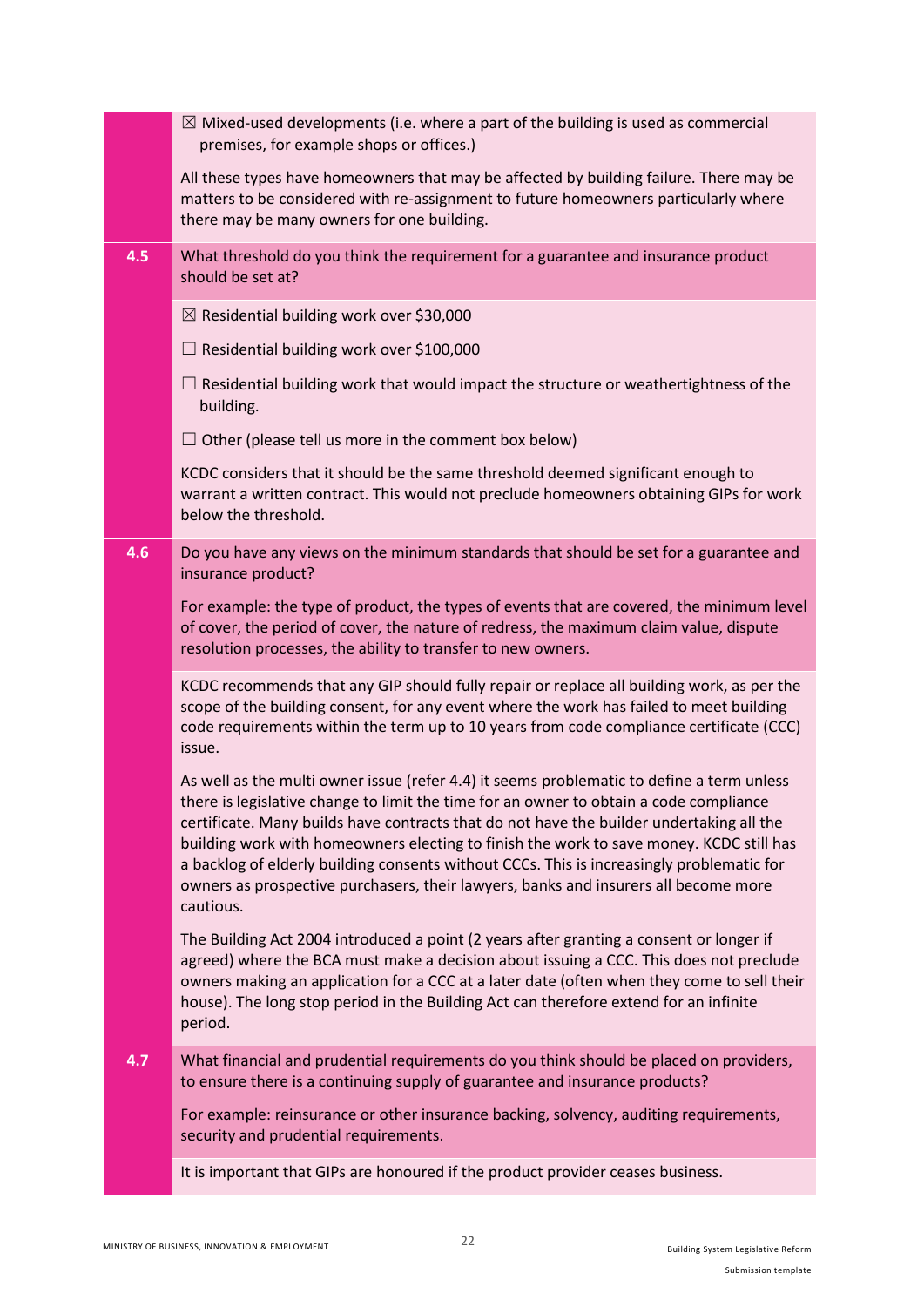| 4.8 | If residential new builds and significant alterations are required to have a guarantee and<br>insurance product, what do you think the impacts will be?                                                                          |
|-----|----------------------------------------------------------------------------------------------------------------------------------------------------------------------------------------------------------------------------------|
|     | Assuming that there will be providers willing to make GIPs available, KCDC expects the<br>performance of constructors to come under scrutiny of GIP providers which would have a<br>positive impact on the quality of the build. |
|     | Depending on the response to the timeframe issue, if homeowners were charged to<br>extend the GIP until CCC was issued it may also have a positive effect in getting buildings<br>completed.                                     |
| 4.9 | (For builders) How difficult will it be for you to gain eligibility to offer a guarantee and<br>insurance product?                                                                                                               |

# **MBIE proposes a two-year transition period.**

| 4.10 | How long do you think the transition period for guarantee and insurance products needs<br>to be to ensure providers, builders and BCAs are prepared for the changes?                                                                                                                                                                                        |  |  |
|------|-------------------------------------------------------------------------------------------------------------------------------------------------------------------------------------------------------------------------------------------------------------------------------------------------------------------------------------------------------------|--|--|
|      | $\Box$ Less than two years<br>$\Box$ Two years<br>$\boxtimes$ More than two years                                                                                                                                                                                                                                                                           |  |  |
|      | BCAs currently do not have systems with the ability to record GIP information to provide<br>on LIMs. Council budgets only once a year and this work would need to be programmed.                                                                                                                                                                            |  |  |
| 4.11 | Is anything else needed to support the implementation of guarantee and insurance<br>products?                                                                                                                                                                                                                                                               |  |  |
|      | $\boxtimes$ Yes<br>⊟ No                                                                                                                                                                                                                                                                                                                                     |  |  |
|      | If criteria are prescribed that a GIP must meet this will require the policy to record these<br>matters. Forms will also need to be revised to record the information about the GIP that<br>the Council will be obliged to disclose on LIMs. If Councils need to have a role in checking<br>that information, this will be reflected in increased LIM fees. |  |  |

# **Proposal 2 – Leave the liability settings for BCAs unchanged.**

| 4.12 | If the government decides to make all the other changes in this discussion paper, do you<br>agree that that the liability settings for BCAs will not need to be changed?                                                                                                                                                                                                                 |  |
|------|------------------------------------------------------------------------------------------------------------------------------------------------------------------------------------------------------------------------------------------------------------------------------------------------------------------------------------------------------------------------------------------|--|
|      | $\boxtimes$ No<br>$\Box$ Yes                                                                                                                                                                                                                                                                                                                                                             |  |
|      | The current joint and several liability approach means that the ratepayer underwrites the<br>homeowner risk. This situation will not improve with the introduction of GIPs as GIP<br>providers can seek to recover costs. BCAs continue to be exposed to a disproportionate<br>share of liability and yet cannot take measures to limit or avoid accountability as other<br>parties can. |  |
|      | The proposal is to better inform homeowners about risks. The GIP options allow them to be<br>informed and if they are not willing to accept the risk to put themselves in a position<br>whereby they can limit the stress and expense (including legal fees) if there is a building                                                                                                      |  |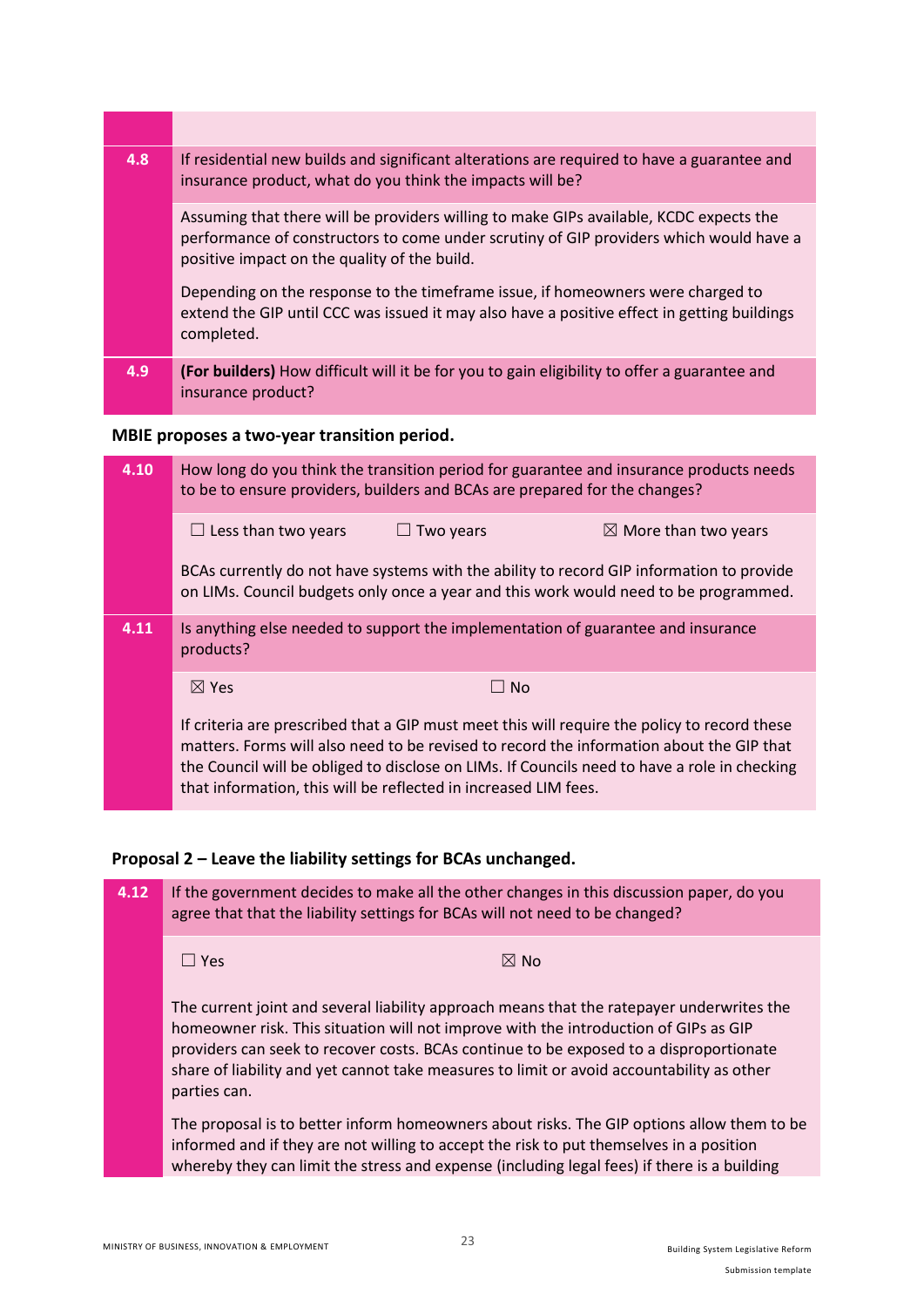|       | failure.                                                                                                                                                                                                                                                                                                                                                                                                                                                        |
|-------|-----------------------------------------------------------------------------------------------------------------------------------------------------------------------------------------------------------------------------------------------------------------------------------------------------------------------------------------------------------------------------------------------------------------------------------------------------------------|
|       | Under these circumstances the fairness to the homeowner argument can no longer be used<br>to justify 'joint and several' liability, and the fairness argument supports 'proportionate'<br>liability. The costs unable to be recovered would fall to the GIP provider, who can adjust<br>premiums, or the homeowner who was willing to take an informed risk.                                                                                                    |
| 4.12a | What area of work do you think will have the biggest impact on BCA consenting behaviour?                                                                                                                                                                                                                                                                                                                                                                        |
|       | $\boxtimes$ Products                                                                                                                                                                                                                                                                                                                                                                                                                                            |
|       | $\boxtimes$ Occupational regulation                                                                                                                                                                                                                                                                                                                                                                                                                             |
|       | $\Box$ Risk and liability                                                                                                                                                                                                                                                                                                                                                                                                                                       |
|       | $\Box$ Building levy                                                                                                                                                                                                                                                                                                                                                                                                                                            |
|       | $\Box$ Offences and penalties                                                                                                                                                                                                                                                                                                                                                                                                                                   |
|       | None of these options as proposed will make an impact on BCA consenting behaviour.                                                                                                                                                                                                                                                                                                                                                                              |
|       | If there was a national database of products that had already been assessed by the<br>registration body, and upon which BCAs could rely it would speed up building consent<br>processes.                                                                                                                                                                                                                                                                        |
|       | If a pro-active approach was taken to raising the capability of LBPs through training and<br>rigorous assessment (as for BCA staff) this would have the most significant impact. Having<br>designers and builders knowing how to do their work and not relying on the BCA to provide<br>their training and assure the quality of their work would decrease the amount of rework.<br>Improved efficiencies would lower costs and reduce wastage in the industry. |
| 4.13  | If the government decides to limit BCA liability, do you support the proposal to place a cap<br>on BCA liability?                                                                                                                                                                                                                                                                                                                                               |
|       | $\boxtimes$ Yes<br>$\Box$ No                                                                                                                                                                                                                                                                                                                                                                                                                                    |
|       | KCDC supports a cap if this reduces the amount of litigation, in that it would set a bar at<br>which settlements could be reached. It may however leave BCAs settling at a rate higher<br>than their liability to avoid the legal costs of litigation. Otherwise KCDC believes that<br>'proportional' liability is fairer to ratepayers than the status quo.                                                                                                    |
| 4.14  | If there is a cap on BCA liability, do you agree that the cap should be set at 20 per cent?                                                                                                                                                                                                                                                                                                                                                                     |
|       | $\boxtimes$ Yes<br>$\Box$ No                                                                                                                                                                                                                                                                                                                                                                                                                                    |
|       | This is generally the level awarded in the High Court.                                                                                                                                                                                                                                                                                                                                                                                                          |
| 4.15  | If there is a cap on BCA liability, do you think BCAs should have to pay more than 20 per<br>cent if they have contributed to more than 20 per cent of the losses?                                                                                                                                                                                                                                                                                              |
|       | $\Box$ Yes<br>$\boxtimes$ No                                                                                                                                                                                                                                                                                                                                                                                                                                    |
|       | Arguing to pay less than the cap incurs legal expenses for all parties. BCAs may be willing to<br>accept a cap and settle without litigation if it was on an under and over basis. If there was<br>the ability for litigation where the BCA was thought to be responsible for a greater share of<br>costs, they would also need to consider challenging claims where they believed they had                                                                     |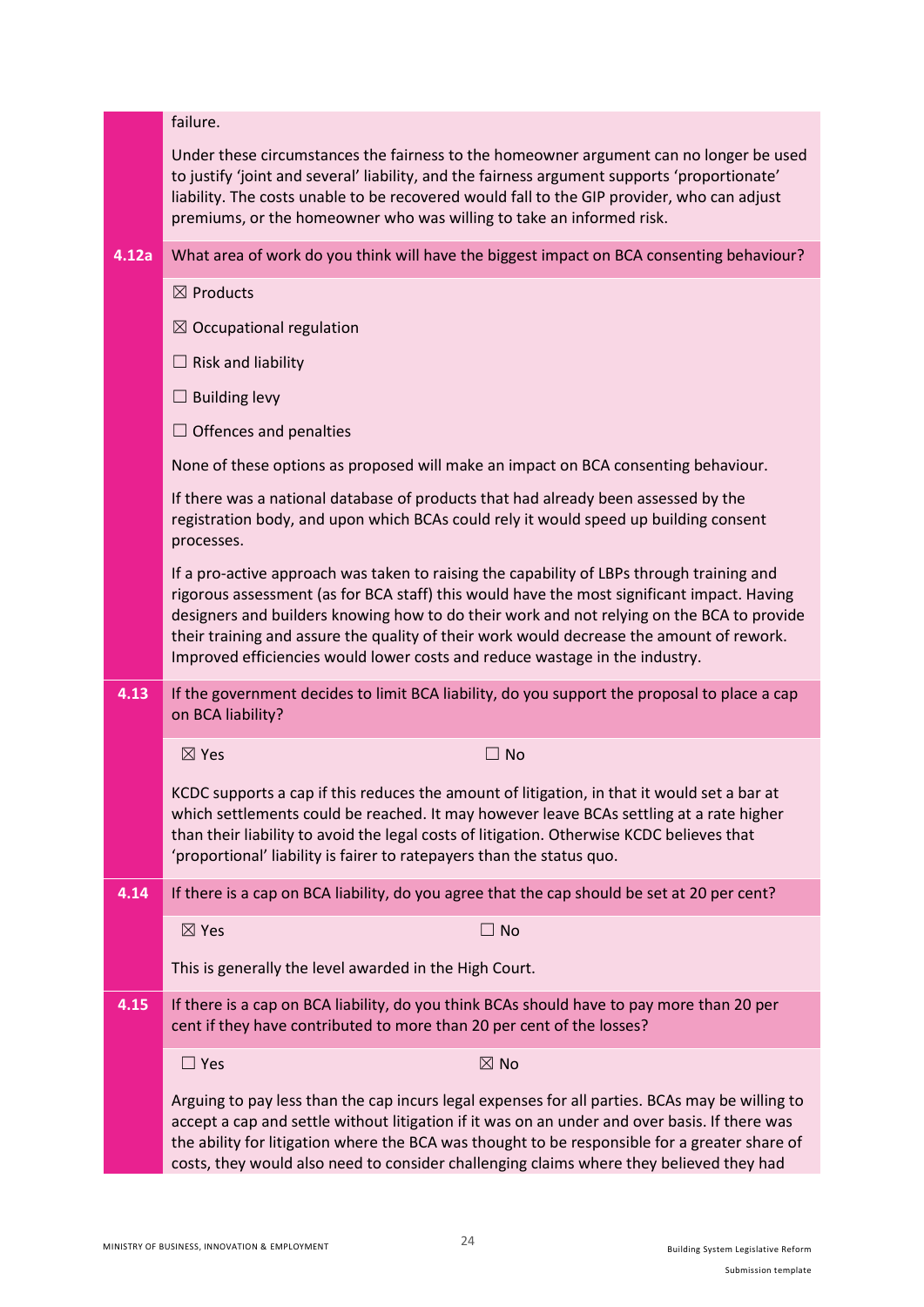less responsibility and the cap then serves no purpose.

#### **4.16** What do you think would be the impacts of placing a cap on BCA liability?

If there was a cap with no ability to claim higher amounts, there could be more settlements without litigation legal costs. Settlements can also be more timely than court cases in resolving issues or making compensation.

#### **Final thoughts**

| 4.17 | If you have any other comments on the proposals for risk and liability, please tell us.                                                                                                                                                                                                                                       |
|------|-------------------------------------------------------------------------------------------------------------------------------------------------------------------------------------------------------------------------------------------------------------------------------------------------------------------------------|
|      | There is no valid reason why ratepayers should underwrite building work. There may be<br>alternatives to put the costs back where they belong with practitioners being required to<br>carry insurance, including run out insurance for 10 years which would survive the closure<br>of companies or bankruptcy of individuals. |
|      | Joint and several liability provides no feedback to poorly performing practitioners who<br>have taken measures to avoid liability as there are currently no consequences for them.<br>The present situation does nothing to encourage practitioners to do better. Proportionate                                               |

liability would encourage participants to improve their quality assurance processes.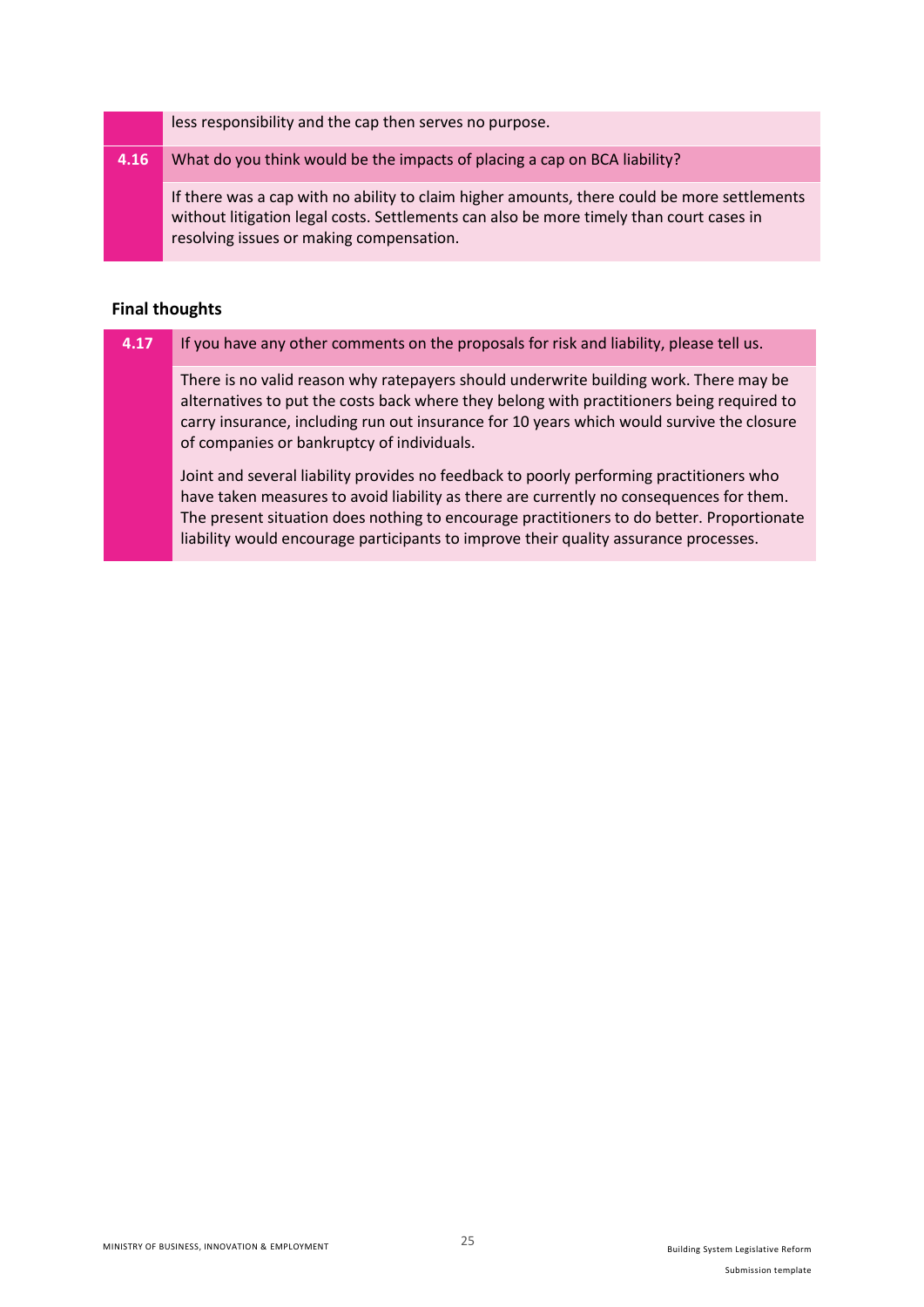# **Part 5 Building levy**

# **MBIE wants stakeholders' feedback on the three proposals:**

|                | Reduce the rate of the levy from \$2.01 to \$1.50 including GST (per \$1,000).                                                                                    |
|----------------|-------------------------------------------------------------------------------------------------------------------------------------------------------------------|
| $\overline{2}$ | Standardise the threshold at \$20,444 including GST.                                                                                                              |
| $\overline{3}$ | Amend the Building Act to enable MBIE's chief executive to spend the levy for purposes<br>related to broader stewardship responsibilities in the building sector. |

# **Proposal 1 - Reduce the rate of the building levy from \$2.01 to \$1.50.**

| 5.1 | Do you agree that the levy rate should be reduced from \$2.01 to \$1.50?                                                                                                                                                                                                                                |                 |                |                 |                        |
|-----|---------------------------------------------------------------------------------------------------------------------------------------------------------------------------------------------------------------------------------------------------------------------------------------------------------|-----------------|----------------|-----------------|------------------------|
|     | $\Box$ Yes                                                                                                                                                                                                                                                                                              |                 | $\boxtimes$ No |                 |                        |
|     | KCDC believes that the scope could be widened to allow the levy to be used to set up and<br>run a product registration service, to make adequate training available for the sector, and<br>to implement and run a more rigorous assessment regime for practitioners (LBPs,<br>Architects and Engineers) |                 |                |                 |                        |
| 5.2 | (For building consent authorities) What impact, if any, would a reduced levy rate have on<br>building consent authorities?                                                                                                                                                                              |                 |                |                 |                        |
|     | Strong negative impact                                                                                                                                                                                                                                                                                  | Negative impact | No impact      | Positive impact | Strong positive impact |
|     | $\vert \ \ \vert$                                                                                                                                                                                                                                                                                       | ⊠               | $\Box$         |                 |                        |
|     | It would reduce the commission received but not reduce the work.                                                                                                                                                                                                                                        |                 |                |                 |                        |
| 5.3 | Other than reduced building consent costs, what are the other impacts from reducing the<br>current levy rate?                                                                                                                                                                                           |                 |                |                 |                        |
|     | The reduction to building costs is insignificant (0.0005% of build cost).                                                                                                                                                                                                                               |                 |                |                 |                        |
|     | KCDC proposes that more services are provided using levy reserves. Reducing the levy<br>take would reduce the ability to continue to provide these services.                                                                                                                                            |                 |                |                 |                        |
| 5.4 | (For building consent authorities) How long would you need to implement the proposed<br>changes to the building levy rate and threshold?                                                                                                                                                                |                 |                |                 |                        |
|     | $\Box$ 0-3 months                                                                                                                                                                                                                                                                                       |                 |                |                 |                        |
|     | $\boxtimes$ 3-6 months                                                                                                                                                                                                                                                                                  |                 |                |                 |                        |
|     | $\Box$ 6-12 months                                                                                                                                                                                                                                                                                      |                 |                |                 |                        |
|     | $\Box$ 12 months or longer                                                                                                                                                                                                                                                                              |                 |                |                 |                        |
|     | $\Box$ other (please tell us more)                                                                                                                                                                                                                                                                      |                 |                |                 |                        |
|     | The change would require resetting values within our existing systems                                                                                                                                                                                                                                   |                 |                |                 |                        |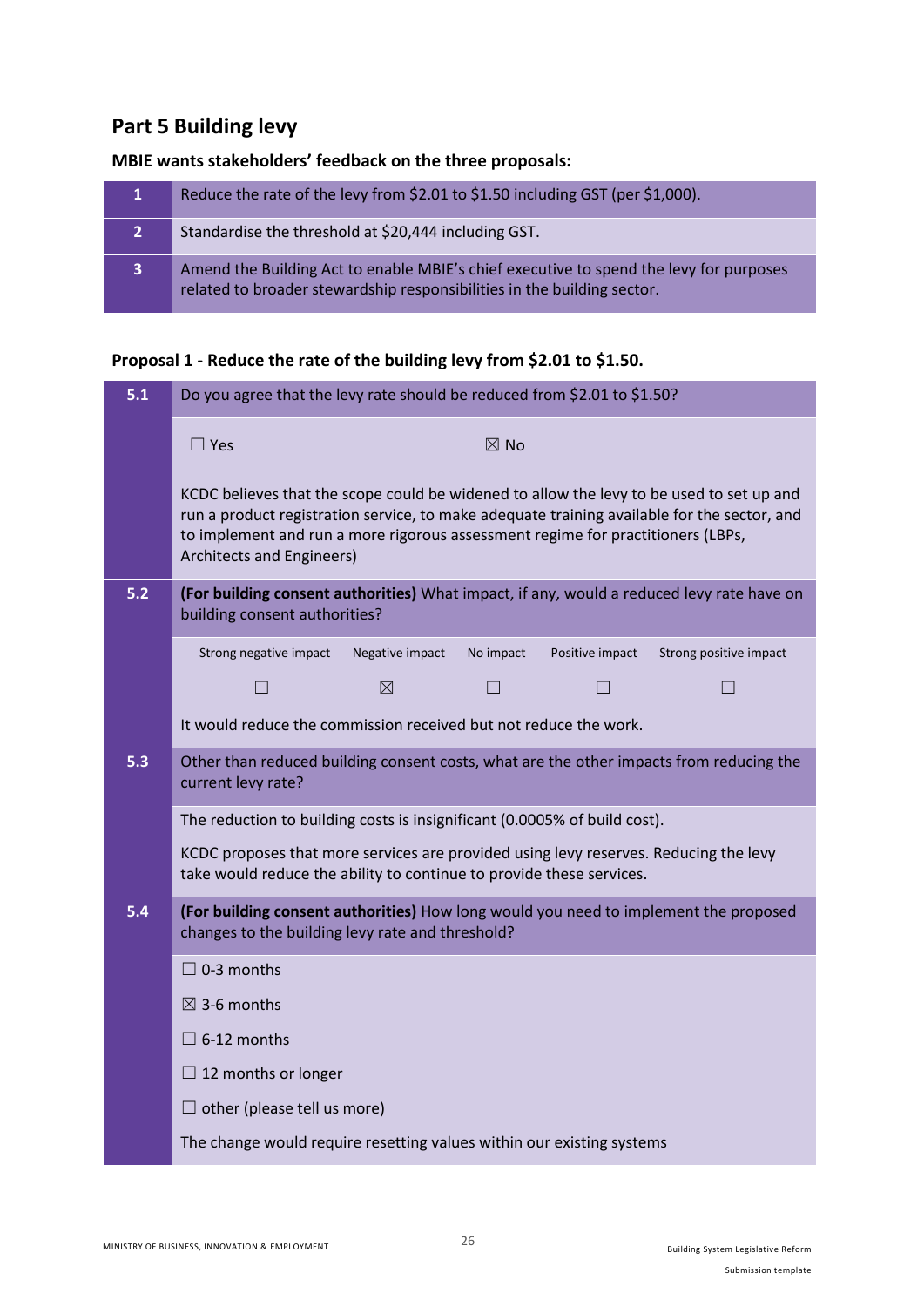## **Proposal 2 - Standardise the threshold for the building levy at \$20,444 including GST (per \$1,000).**

| $5.5^{\circ}$ | Do you have any comments on standardising the threshold at \$20,444?                                                                                                             |
|---------------|----------------------------------------------------------------------------------------------------------------------------------------------------------------------------------|
|               | KCDC already uses this threshold. Legislation should however be amended so that the<br>threshold does not change again if GST changes. The work this creates is not justifiable. |

## **Proposal 3 - Amend the Building Act's provisions to enable the chief executive to spend the levy on activities related to stewardship responsibilities in the building sector.**

| 5.6 | Do you agree that the Building Act should be amended so MBIE's chief executive may<br>spend the levy for purposes relating to building sector stewardship? |                |  |
|-----|------------------------------------------------------------------------------------------------------------------------------------------------------------|----------------|--|
|     | l I Yes                                                                                                                                                    | $\boxtimes$ No |  |
|     | KCDC submits that the proposal does not give wide enough scope for the use of the Levy.<br>Refer to 5.1 and other sections of this document.               |                |  |

## **We propose that the levy rate and threshold changes take effect on 1 July 2020.**

| 5.7 | Do you agree with the proposed start date of 1 July 2020 for the changes to the building<br>levy rate and threshold? |                |
|-----|----------------------------------------------------------------------------------------------------------------------|----------------|
|     | $\Box$ Yes                                                                                                           | $\boxtimes$ No |
|     | KCDC believes that the threshold is already set and that the levy rate should not be<br>changed.                     |                |

## **Final thoughts**

| 5.8 | If you have any other comments on the proposals for building levy, please tell us.                                                                                                                        |
|-----|-----------------------------------------------------------------------------------------------------------------------------------------------------------------------------------------------------------|
|     | KCDC believes that central government needs to take a more active role the building<br>process by supporting the BCAs and practitioners to raise standards. The levies should be<br>used to achieve this. |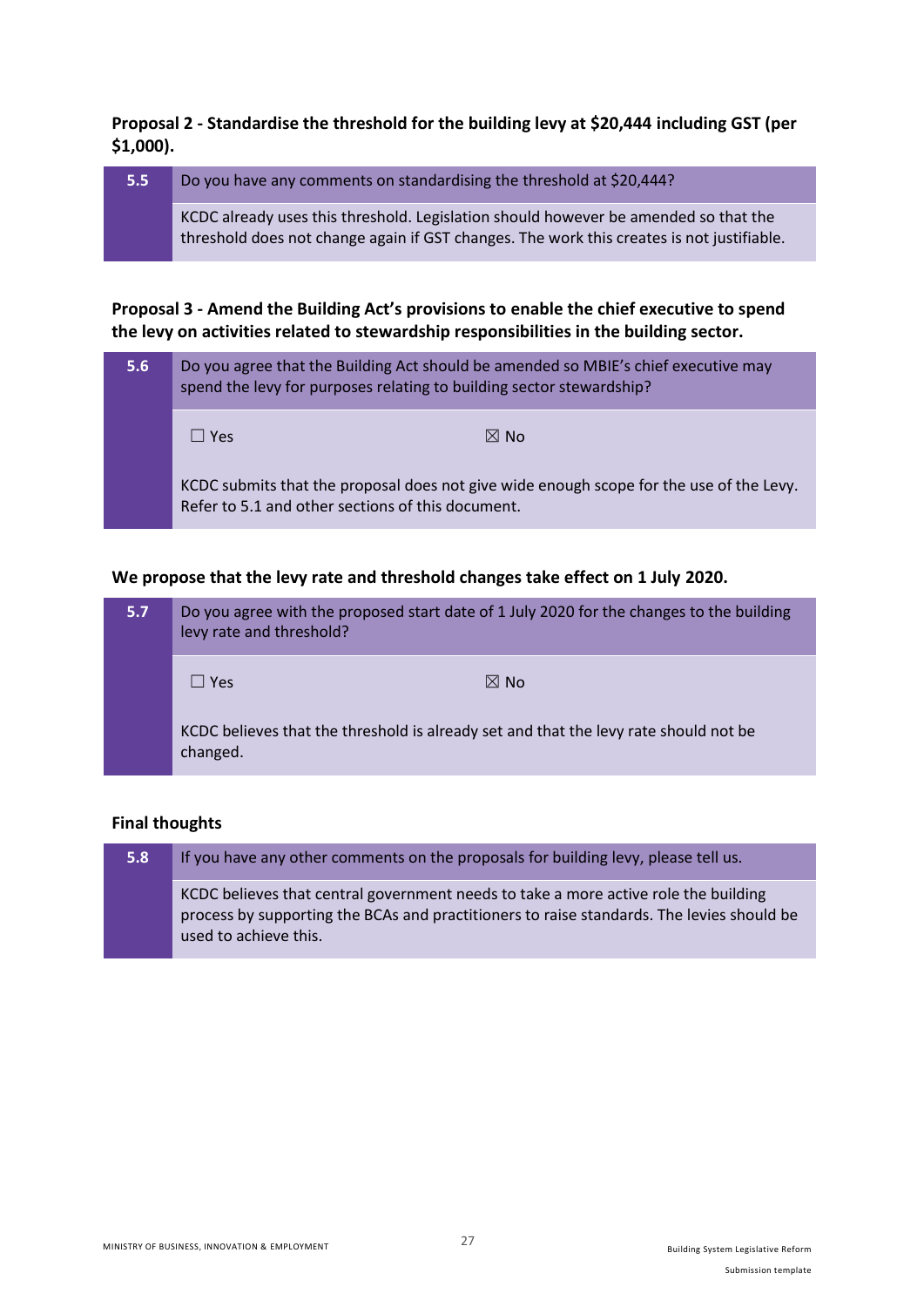# **Part 6 Offences, penalties and public notification**

### **MBIE wants stakeholders' feedback on four proposals:**

| 1              | Increase the maximum financial penalties for all persons.                                                                                                     |
|----------------|---------------------------------------------------------------------------------------------------------------------------------------------------------------|
| $\overline{2}$ | Set the maximum penalty levels differently for individuals and organisations.                                                                                 |
| 3              | Extend the time relevant enforcement agencies have to lay a charge under the Building<br>Act, from six months to 12 months (section 378 of the Building Act). |
| $\overline{a}$ | Modify the definition of 'publicly notify' in section 7 of the Building Act.                                                                                  |

#### **Proposal 1 - Increase the maximum financial penalties.**

| 6.1 | Are the current maximum penalty amounts in the Building Act appropriate?                                                               |  |  |
|-----|----------------------------------------------------------------------------------------------------------------------------------------|--|--|
|     | $\boxtimes$ No<br>$\Box$ Yes                                                                                                           |  |  |
|     | Adjustments need to be made to align with other legislation (separate organisation and<br>individual rates, and to reflect 2019 rates) |  |  |
| 6.2 | Do you agree with the proposed increases to maximum penalties?                                                                         |  |  |
|     | $\boxtimes$ Yes<br>$\overline{\phantom{a}}$ No                                                                                         |  |  |

## **Proposal 2 - Set the maximum penalties differently for individuals and organisations.**

| 6.3                                                                                               | Do you agree with introducing higher penalties for organisations?                                                           |                 |             |                 |                        |
|---------------------------------------------------------------------------------------------------|-----------------------------------------------------------------------------------------------------------------------------|-----------------|-------------|-----------------|------------------------|
|                                                                                                   | $\boxtimes$ Yes                                                                                                             |                 | $\Box$ No   |                 |                        |
|                                                                                                   | Aligns with other legislation approach.                                                                                     |                 |             |                 |                        |
| 6.4<br>What impacts on the building industry could arise from this proposal if it is implemented? |                                                                                                                             |                 |             |                 |                        |
|                                                                                                   | Strong negative impact                                                                                                      | Negative impact | No impact   | Positive impact | Strong positive impact |
|                                                                                                   |                                                                                                                             |                 | $\boxtimes$ |                 |                        |
|                                                                                                   | Little impact is expected as few prosecutions are taken. Courts awarding higher penalties<br>would have a deterrent effect. |                 |             |                 |                        |

## **Proposal 3 - Extend the time parties have to lay a charge under the Building Act, from six months to 12 months (section 378 of the Building Act).**

**6.5** Do you think 12 months is an appropriate time period for relevant enforcement agencies to lay a charge?  $\boxtimes$  Yes  $\Box$  No. KCDC processes and delegations in order to bring a prosecution are lengthy. The time extension would help KCDC consider prosecution as an enforcement option.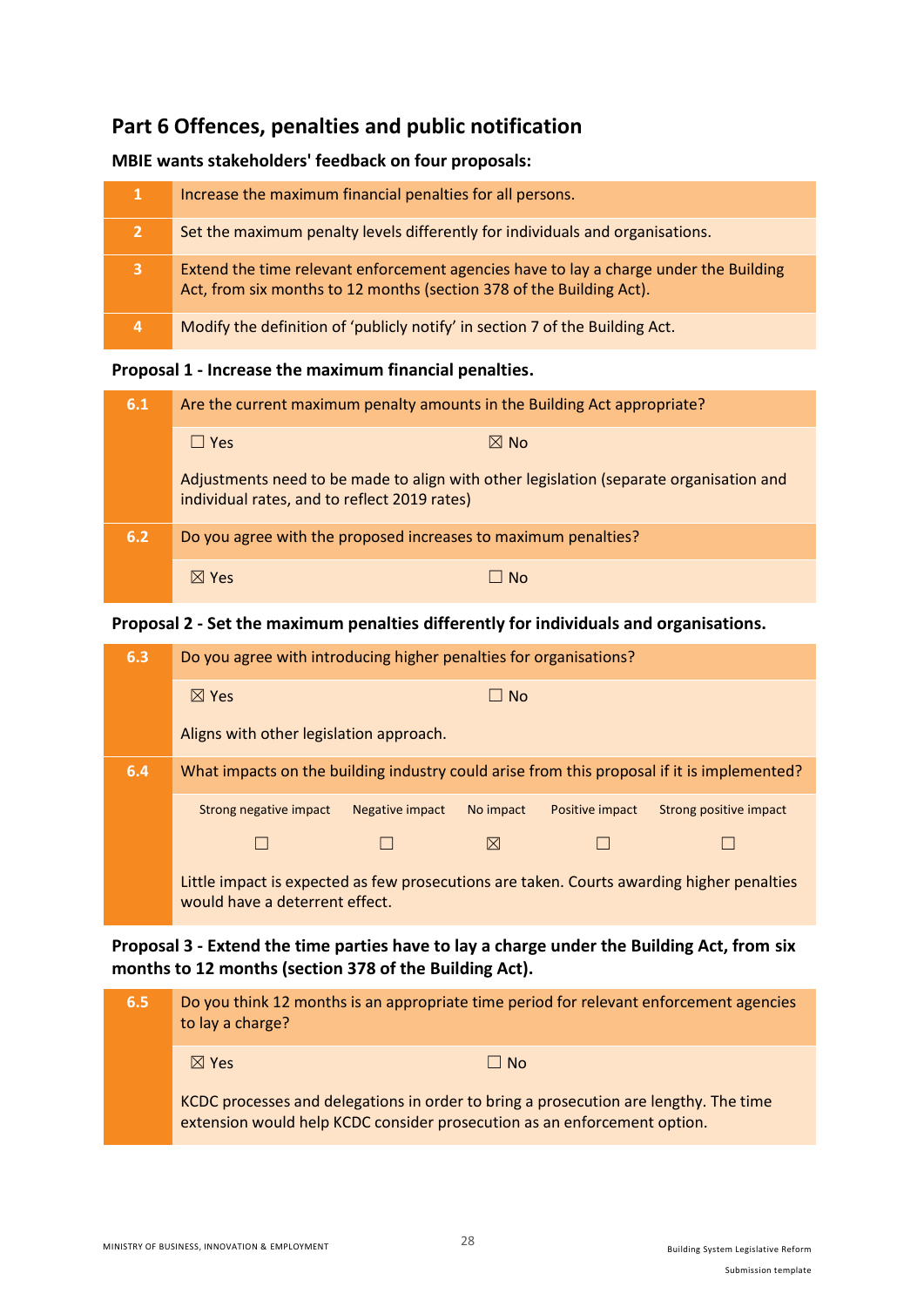**Proposal 4 - Modify the definition of 'publicly notify' in section 7 of the Building Act to remove the requirement to publish in daily newspapers circulating in each of the cities of Auckland, Hamilton, Wellington, Christchurch, and Dunedin. Public notification will still be required in a more modern form that is future proofed and publicly accessible.**

| 6.6 | Do you agree that public notification under the Building Act should no longer be required<br>in newspapers? |           |  |
|-----|-------------------------------------------------------------------------------------------------------------|-----------|--|
|     | $\boxtimes$ Yes                                                                                             | $\Box$ No |  |
|     | Largely obsolete in today's society                                                                         |           |  |
| 6.7 | Do you agree that publication on the internet and in the New Zealand Gazette is<br>sufficient?              |           |  |
|     | $\boxtimes$ Yes                                                                                             | $\Box$ No |  |
|     | The internet is a more relevant means of communication today and likely to be seen by a<br>wider audience.  |           |  |

#### Final thoughts

| 6.8 | If you have any other comments on the proposals for offences, penalties and public<br>notification, please tell us.                                                                                                         |
|-----|-----------------------------------------------------------------------------------------------------------------------------------------------------------------------------------------------------------------------------|
|     | Because of the cost of bring a prosecution, BCAs more often use lower levels of<br>enforcement including infringements. KCDC considers that the infringement fines also<br>need to be updated to reflect present day costs. |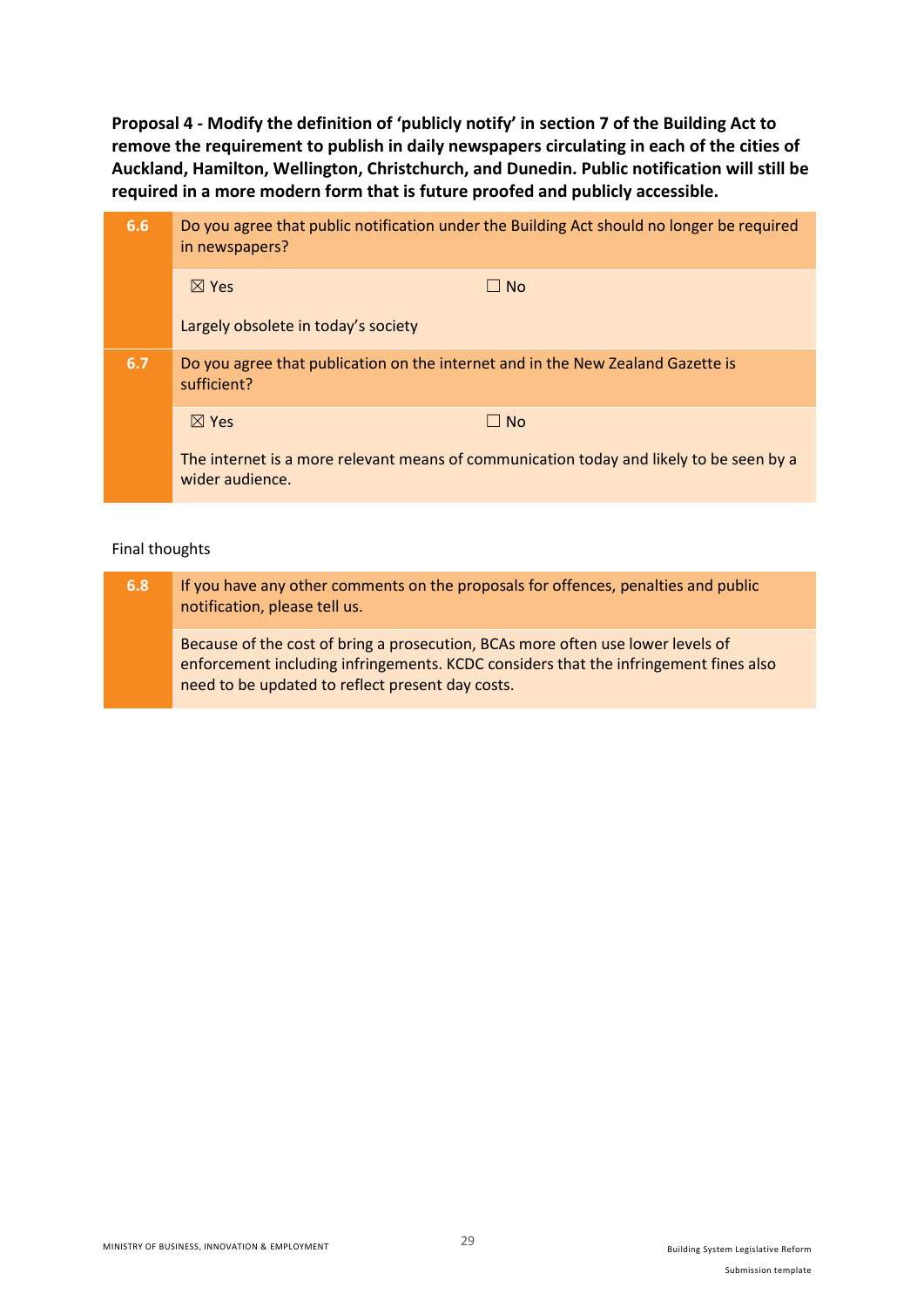# **Overall feedback**

## **Thinking about this consultation, do you have any comments or suggestions to help us improve future consultations?**

| 1              | What worked for you?                                                                                                                                                                                                                                                                                                                                                                             |
|----------------|--------------------------------------------------------------------------------------------------------------------------------------------------------------------------------------------------------------------------------------------------------------------------------------------------------------------------------------------------------------------------------------------------|
|                | Kapiti Coast District Council (KCDC) supports the selection of the 5 areas for reform. The<br>proposals largely seek to strengthen the existing Building Act provisions. KCDC is of the<br>opinion that more intervention than that proposed will be necessary to make a real<br>difference.                                                                                                     |
|                |                                                                                                                                                                                                                                                                                                                                                                                                  |
| $\overline{2}$ | What would we do better?                                                                                                                                                                                                                                                                                                                                                                         |
|                | The recurring theme is one of needing a robust building consenting regime that is faster<br>and more cost effective. KCDC considers that it is the amount of duplication and re-work<br>that causes delays and inevitably increases costs. More competent people will reduce the<br>amount of re-work as will centralising some assessment aspects. Practical ways of<br>achieving this include; |

- A national product register that is compulsory for certain product groups and simpler than the existing 'Codemark' regime as it is to a 'reasonable grounds' standard
- Legislating for producer statement regimes that allow BCAs to rely on the work of certain others (accompanied by the better definition of the limits of expertise of practitioners such as engineers)
- Competency assessments for LBPs, Architects and Engineers that are as robust as those for building consent authority (BCA) officers
- Provision of comprehensive training opportunities with assessment components for building practitioners in a variety of formats (roadshows, e-format).

KCDC supports the widening of the scope for which Levy money can be used, and suggests that reserves and levy money could be used for the purposes given above.

There are also proposals that seek to address the risks of building failure. KCDC agrees that homeowners may not be aware of the risks associated with undertaking building work, however further consideration should be given to making GIP uptake compulsory. With the availability of GIPs, KCDC considers that it is no longer justifiable to continue with joint and several liability which sees the ratepayer underwriting poor performance of practitioners.

While KCSC supports the proposal to increase maximum financial penalties, increasing the infringement fines used more commonly by BCAs would have a greater deterrent effect.

#### Any other comments or final thoughts?

MBIE as co-regulator needs to provide leadership, strong central direction, a focus on operational policy and more support for upskilling the whole sector.

Establishing a fit for purpose product assessment system and register would help better